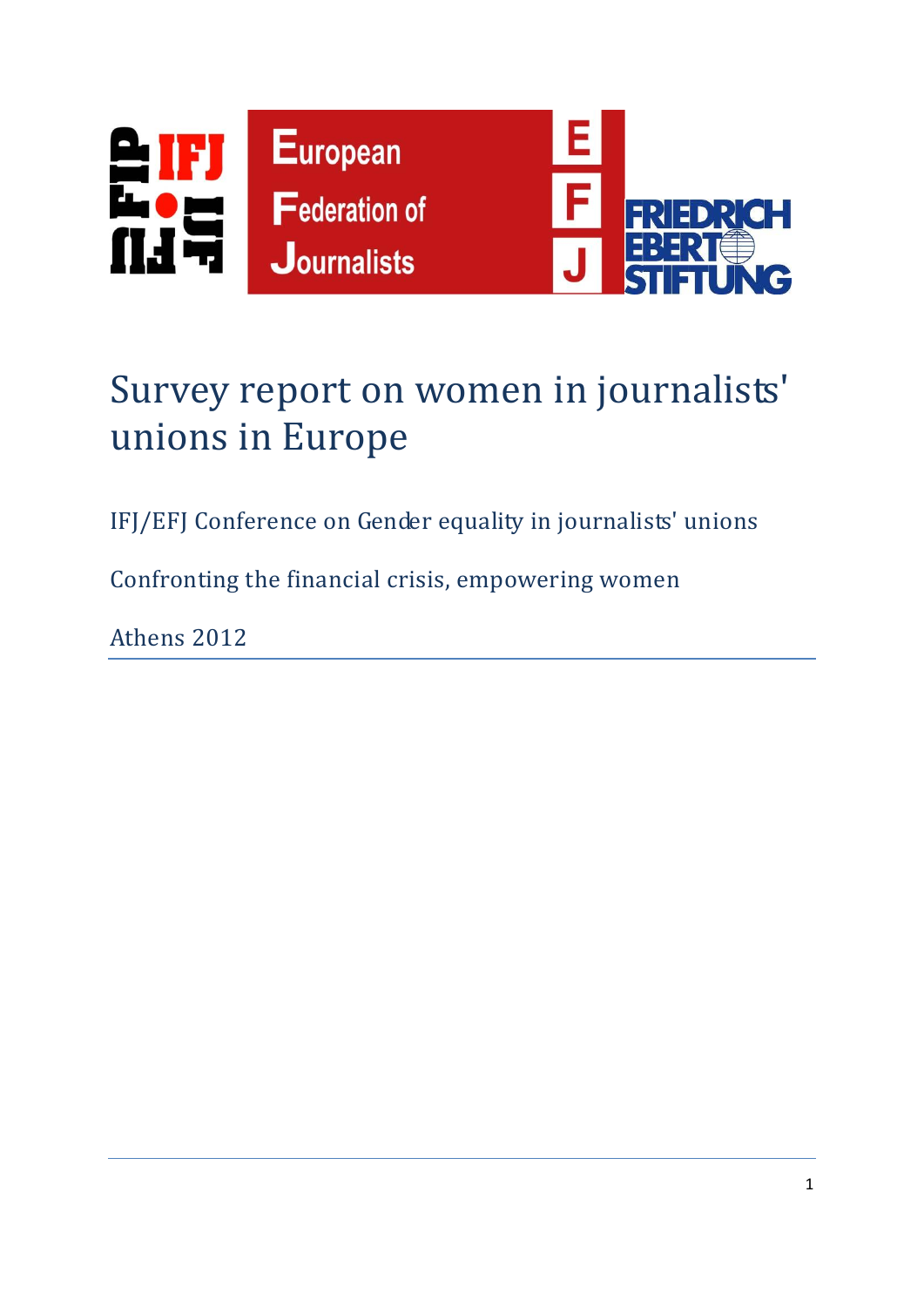# Content

| Foreword                                                                  |
|---------------------------------------------------------------------------|
| Introduction                                                              |
| <b>Executive summary</b>                                                  |
| Methodology                                                               |
| Section 1 Women in journalists' unions and associations                   |
| Section 2 Youth in journalists' unions and associations                   |
| Section 3 Freelance and permanent/full time journalists in the unions     |
| Section 4 Union density in the sector                                     |
| Section 5 Gender policies adopted by journalists' unions and associations |
| Section 6 Women journalists and the financial crisis                      |
| Conclusion                                                                |
| Appendix                                                                  |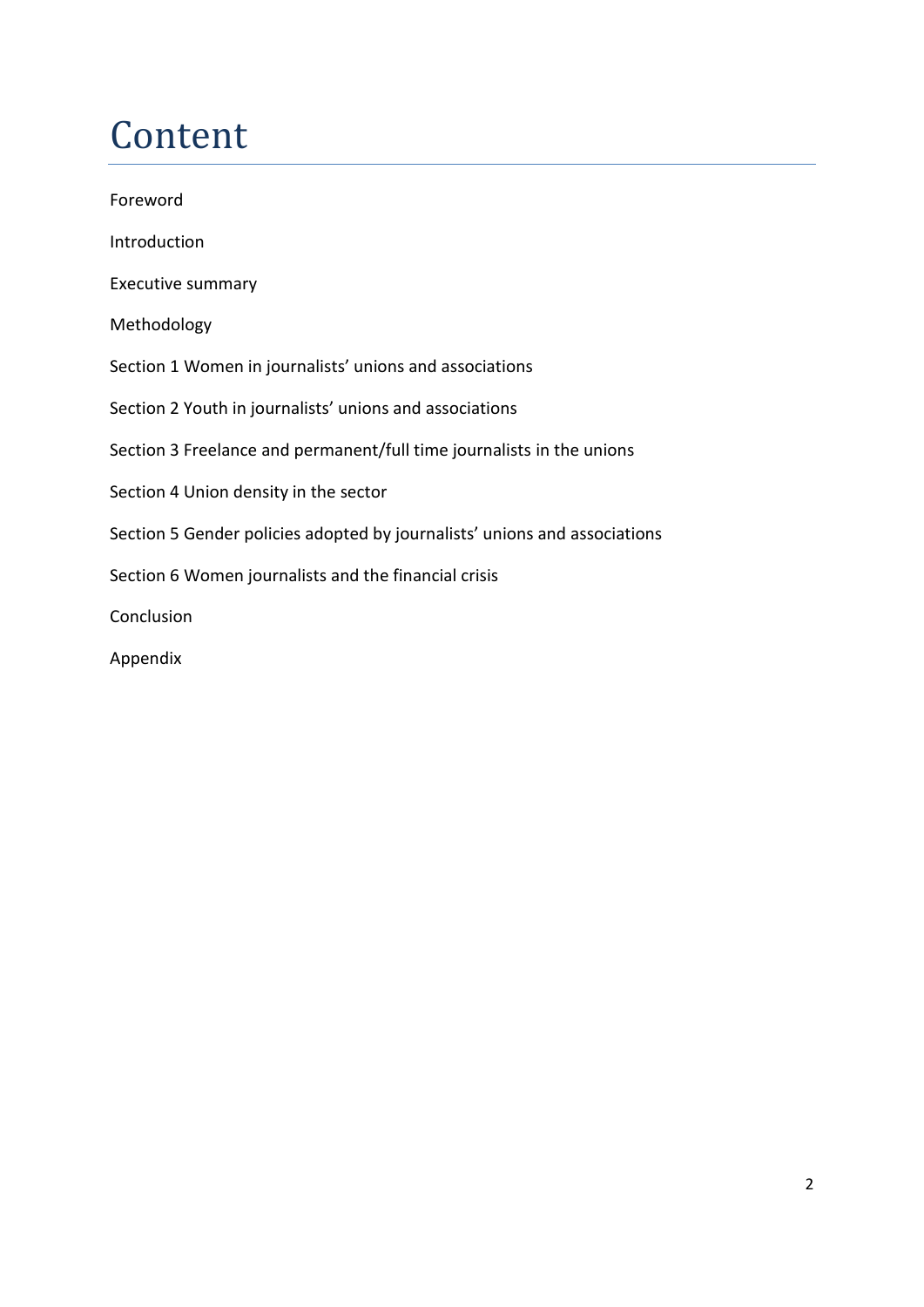## Foreword

The European Federation of Journalists (EFJ) and the International Federation of Journalists (IFJ) have been providing an overview of gender equality in journalism for many years. Every few years, the surveys highlight the situation for female journalists, in this case, in Europe. These numbers provide a snapshot of what has improved, and what still needs to be done. These numbers and facts can also be used to highlight the need for unions to develop further action plans and trainings to tackle the problems shown. Gender opportunities will always be an important issue for media organisations, because media decides what we see as "news", and shapes our understanding of the world, and vision of both sexes.

The three (combined) surveys, that the EFJ/IFJ have presented here, show that a lot of things have been achieved in Europe during the past ten years: common declarations, gender councils, networks and some work to eradicate the gender pay gap. Sadly, it also shows that not every journalist´s union has developed these tools. As a consequence, there remains a lack of common standards and equal opportunities. Therefore the EJF considers, as one of its main tasks, enabling the exchange of best and worst practice experiences; during conferences, meetings and in the form of printed materials, like the Gender Best Practice Handbook. This kind of work becomes more and more important in times of crisis, when women journalists often have to defend what they have achieved in former times, and when they are often forced into freelance and low paid jobs. We see these sort of data as essential markers to help understand us where we are, and the path to where we want to go.

Kerstin Klamroth

European Regional Coordinator of the IFJ Gender Council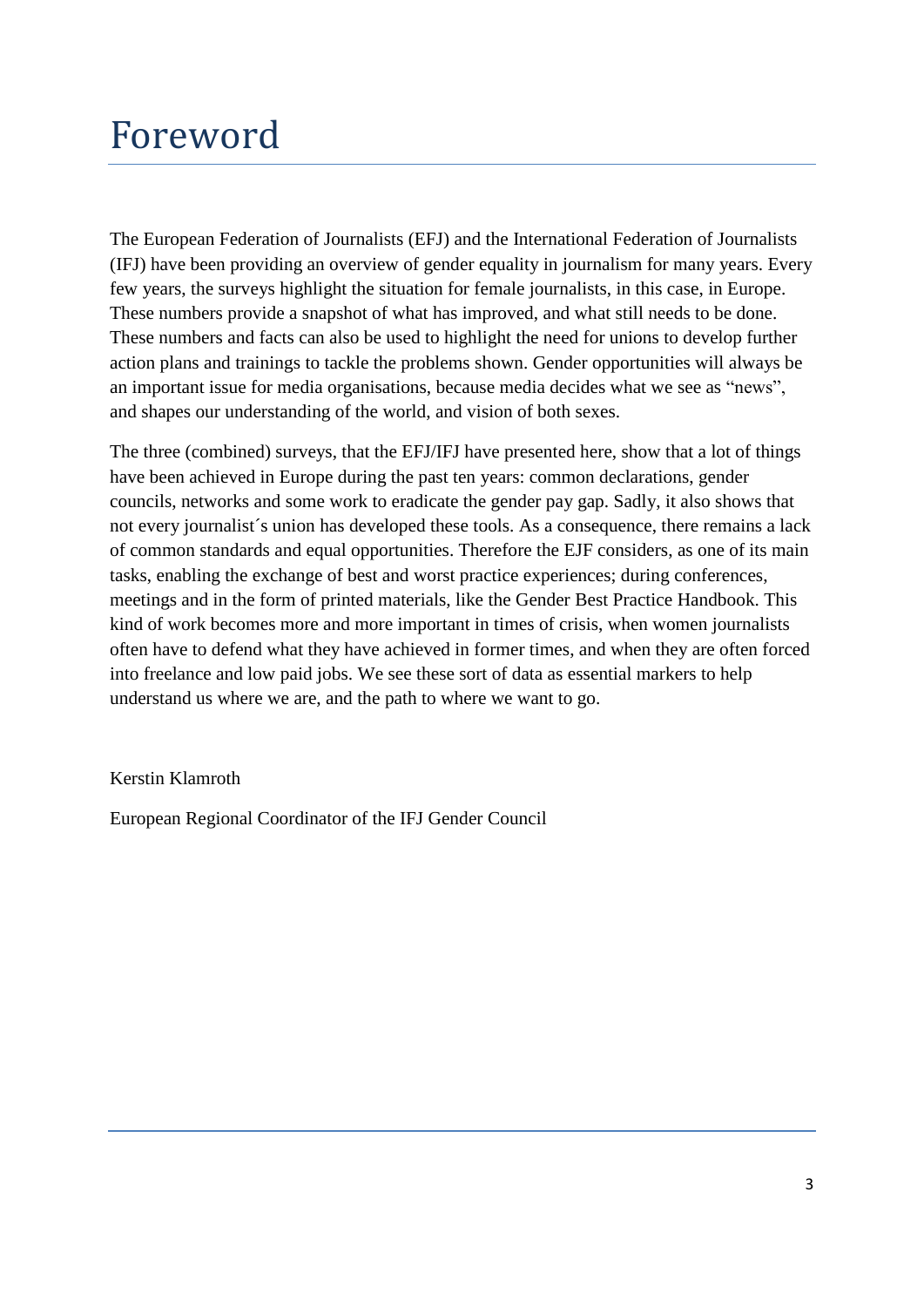# Introduction

*As much as women need unions to support their career and working conditions, unions need women to strengthen their voice.* 

The widespread feminisation of journalism requires an adapted response from the unions. The extra job precariousness, the unyielding gender pay gap, the struggle to reconcile work and private life and the blocked access to leading roles in the media are some of the core challenges unions must address.

At a time of crisis where unions are confronted with a decrease of membership and a struggle to bargain collectively the presence of women in union membership and their representation in unions' leadership is an asset to sustain union strength. Additionally, the role women play in union activities will ensure that all workers' needs are taken into account in union policies and initiatives.

It has been more than 10 years since the International Federation of Journalists (IFJ) last surveyed women in the unions in the world. The IFJ Survey on the Status of Women Journalists<sup>1</sup> conducted globally in 2001 concluded that while women represented less than one fifth of the members in the union governing bodies in Europe they represented more than a third of the membership of unions surveyed.

The situation had improved in 2006 where the European Federation of Journalists (EFJ)' survey on *Women journalists in the European integration process*<sup>2</sup> recorded that women made up almost half (45.3% ) of journalists' union membership mirroring women in journalism (47%). The survey also reported that women occupied 39.3% of positions in union governing bodies.

The aim of this report is to update the 2006 findings and assess progress made in reducing the representation gap between women and men in journalists' trade unions. It will also assess women's presence in youth as well as freelance and permanent staffers' membership. It will eventually present an overview of union gender policies adopted by IFJ/EFJ affiliates in Europe and assess to what extent the financial crisis has affected women and youth journalists more specifically than men in the profession.

This survey is the result of an IFJ/EFJ seminar organised in Athens in November 2012 with the support of the Friedrich Ebert Stiftung on *Gender equality in journalists' unions-Confronting the financial crisis empowering women<sup>3</sup>* . Preliminary results of this survey were presented during the event and it was decided to extend the deadline to allow for more IFJ and EFJ affiliates to respond to the questionnaire.

**.** 

<sup>&</sup>lt;sup>1</sup> Equality and Quality: Setting Standards for Women in Journalism, 2001

<sup>&</sup>lt;sup>2</sup> <http://www.ifj.org/assets/docs/118/144/bad0a76-d2b7b90.pdf>

<sup>&</sup>lt;sup>3</sup> <http://www.ifj.org/en/pages/european-gender-conference-2012></u> This survey covered the following countries: Croatia, Cyprus, Denmark, Estonia, Finland, Germany, Italy, Latvia, Norway, Portugal, Russia, Serbia, Slovakia, Sweden, Switzerland, UK and Ireland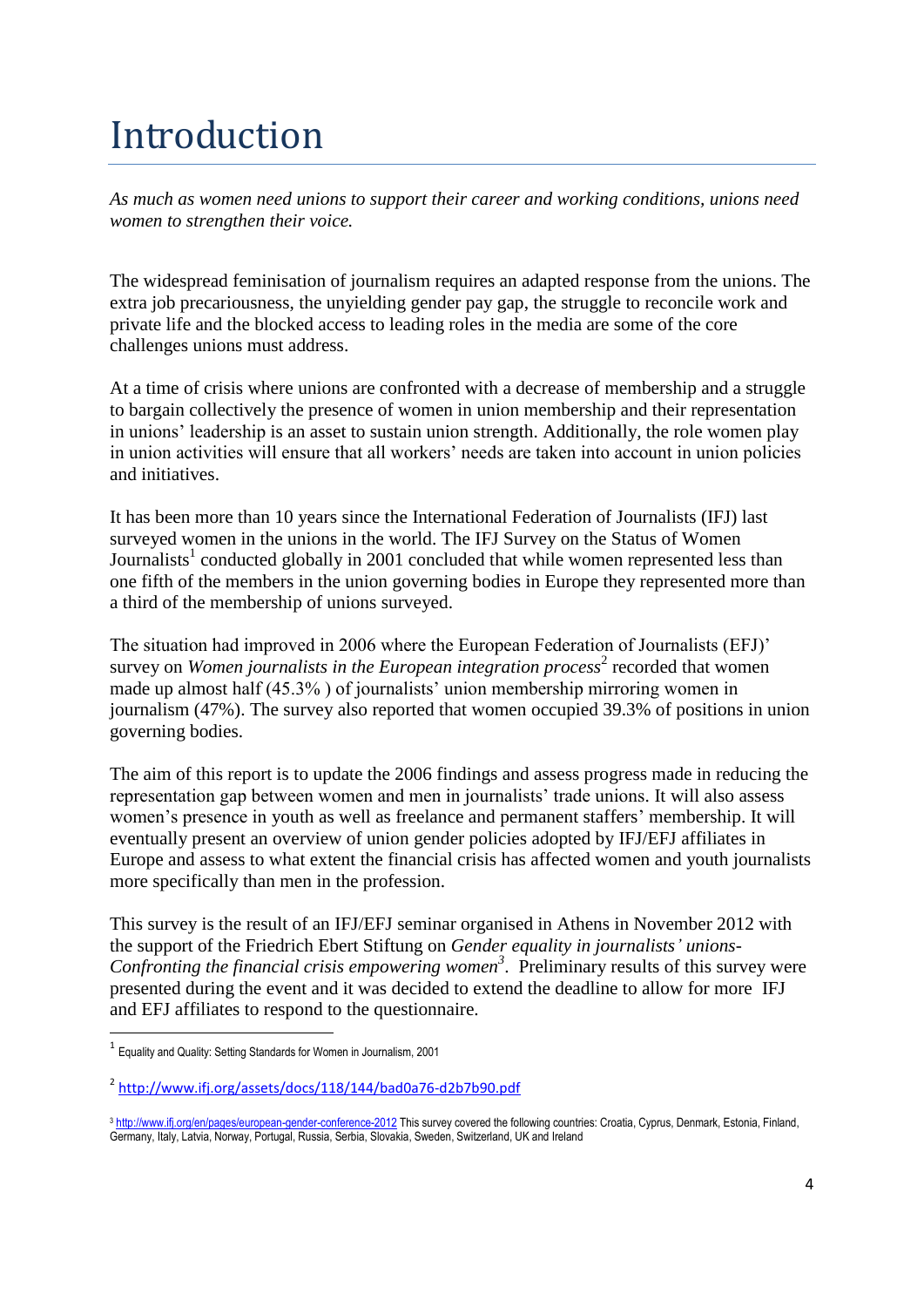Twenty one unions and associations out of 78 IFJ/EFJ members responded to the questionnaire in the course of fall 2012, namely the Gewerkschaft de Privatangelstellten, Druck, Journalismus, Papier (Austria), the Belarus Association of journalists, the Association des journalistes professionnels (Belgium), the Union of Bulgarian Journalists, the Vlaamse Vereniging van journalisten (Belgium), the Croatian Journalists' Association, Basin-sen (Cyprus), the Dansk Journalist Forbund (Denmark), the Union of Estonian Journalists, the Union of Journalists in Finland, the SNJ- CGT (France), the Independent Association of Georgian Journalists, the Deutscher Journalisten Verband (DJV), the Deutsche Journalistinnen- und Journalisten-Union (dju) in Ver.di (Germany ), the Federazione Nazionale della Stampa Italiana (Italy), the Lithuanian journalists' union, the Syndicat des journalistes de Monaco (Monaco), Federación de Asociaciones de la Prensa Española (Spain), the Norsk Journalistlag (Norway), the Swedish Union of Journalists, the National Union of journalists (UK and Ireland).

Results show that the increased number of women in journalism led to a significant rise in unions' membership and leadership since 2001. However, a decline has been noticed since 2006 in both categories. Additionally, women now make up almost half of the freelance and permanent membership in the unions. However, while women make up the majority of the young generation of journalists in union membership, this category's involvement in union leadership positions remains very limited. The results lastly show that gender policies have been adopted by most respondents with many targeted initiatives in place and that despite the lack of data available to respondents the financial crisis had in general affected all workers regardless of age or gender.

These results clearly illustrate that targeted action is needed to respond to current changes in the profession provoked by the arrival of a young, multitask and feminine generation and that concrete campaigns need to be endorsed to support the membership and equal treatment of workers in media houses.

Pamela Morinière IFJ/EFJ gender officer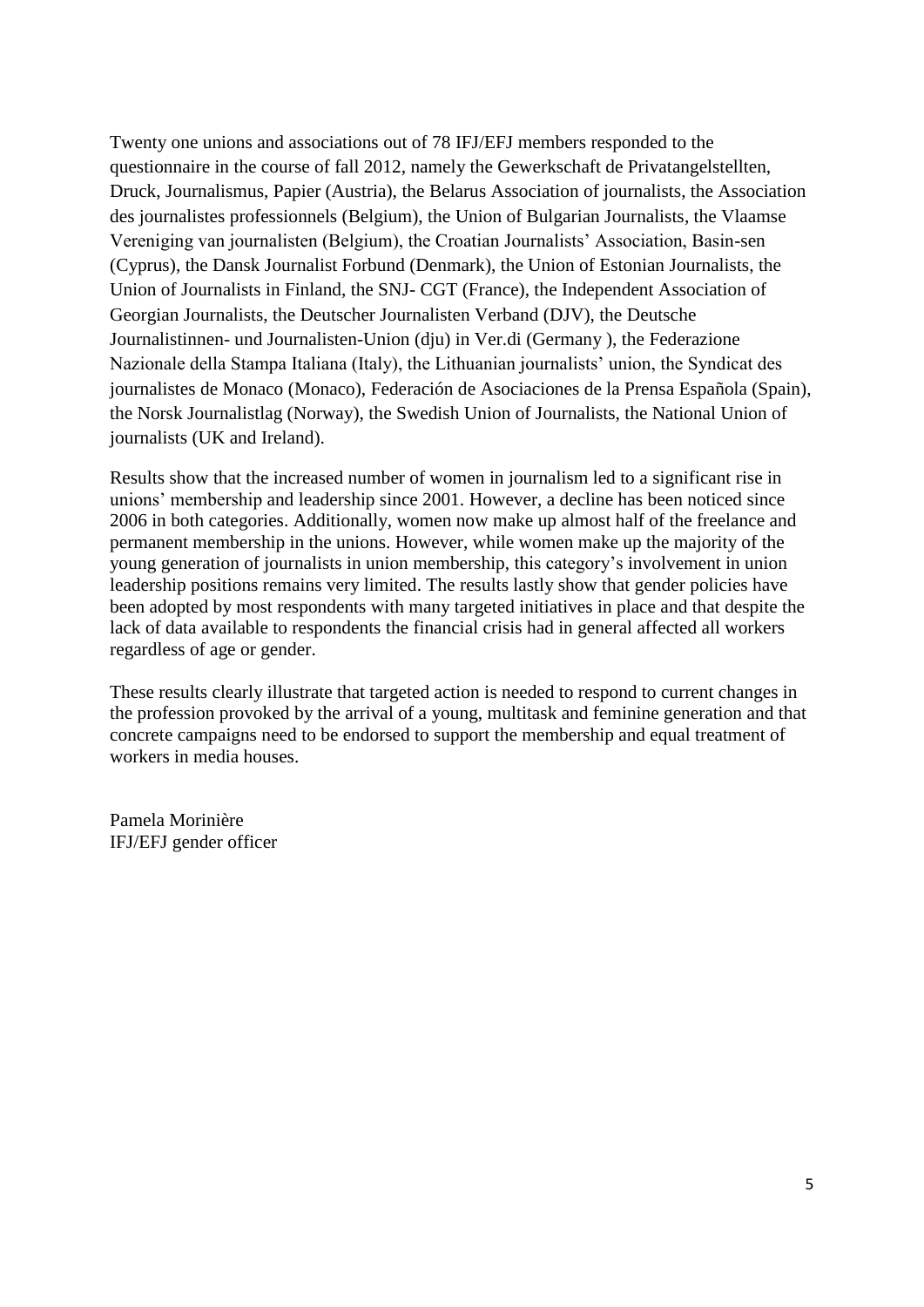# Executive summary

The report shows that:

- Women represent an average of 42.1 % of union membership, a 3% decline in the EFJ 2006 survey results.
- While a limited number of women hold leading roles (President, vice-president, general secretary, director) in the unions, 36.2% of them are represented in union leadership bodies and a number of them lead committees and specific structures in the unions. This represents a 3 % decline in the EFJ 2006 survey results
- Youth (defined as under 30) represent on average 10.6% of the respondents' membership and a majority of those youth are women (53.6%). They make up 5.4 % of unions' leadership.
- Union membership has on average 23% freelancers and 58.2% journalists working on a permanent basis /full time work. The rest of members are either retired journalists or students.
- Women represent 42.1% of these freelance members and 43.7% of permanent/full time staff members.
- Journalists' union density ranges from 15% in France to 90-95% in Belgium and Finland
- Most IFJ/EFJ affiliates have endorsed policies on gender equality, from gender council or women committees to gender portrayal initiatives, surveys on women in leadership and the adoption of quotas.
- The majority of respondents did not see a direct effect of the crisis on women and reported that it has affected union members regardless of gender. Most respondents find it also difficult to measure the impact the crisis had on their members.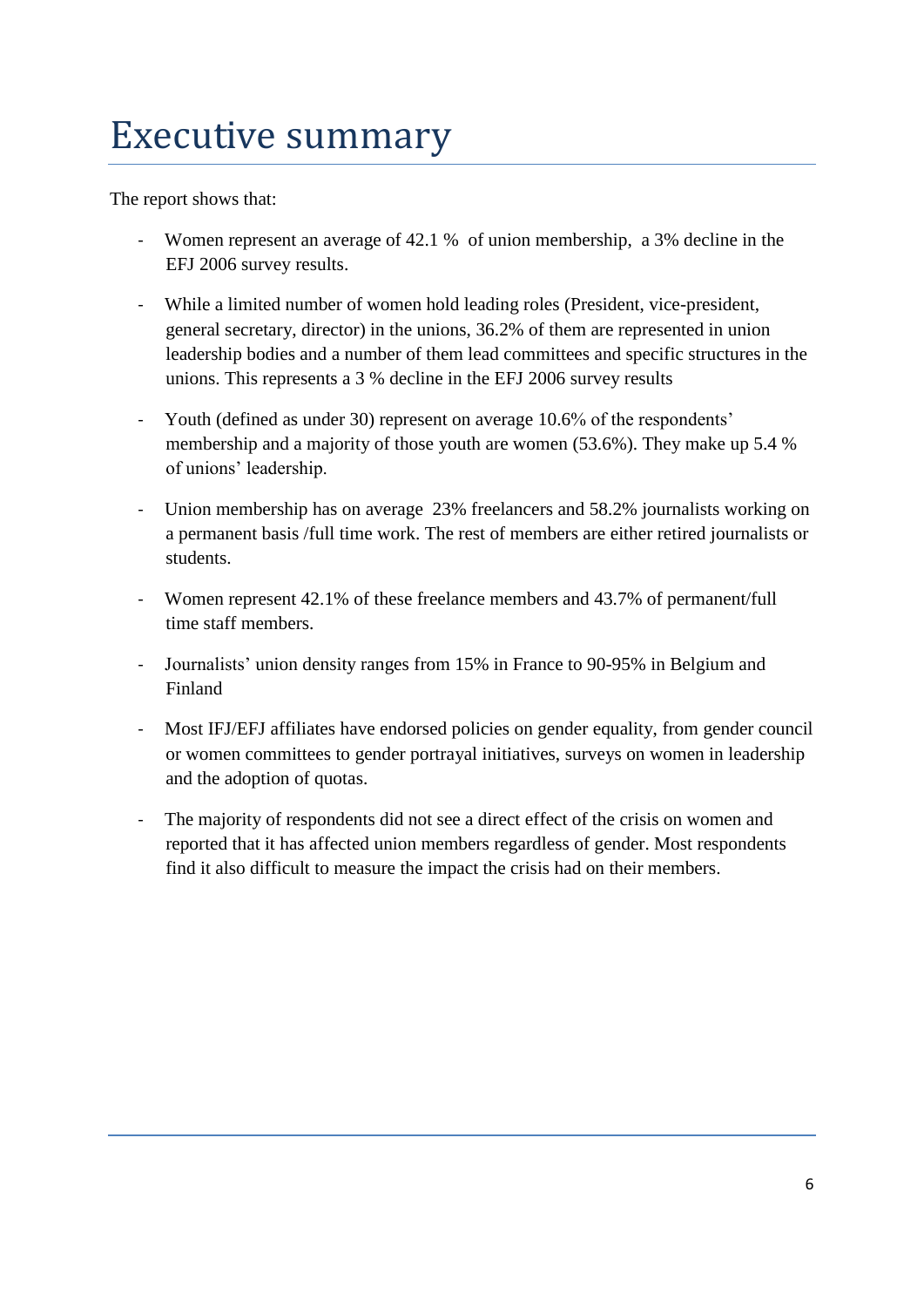# Methodology

A questionnaire (see annexed) approved by the IFJ gender council was sent to IFJ and EFJ affiliates in Europe in October 2012.

The preliminary results of this questionnaire were presented at the IFJ/EFJ seminar on *Gender equality in journalists' unions-Confronting the financial crisis empowering women<sup>4</sup>* organised in Athens in November 2012.

The decision was made in Athens to extend the deadline to allow for more IFJ and EFJ affiliates to respond to the questionnaire.

A final call for respondents to check their data was sent in January 2013.

The final report compiles the responses received from 21 trade unions and associations of journalists in Europe.

<sup>1</sup> 4 <http://www.ifj.org/en/pages/european-gender-conference-2012> This survey covered the following countries: Croatia, Cyprus, Denmark, Estonia, Finland, Germany, Italy, Latvia, Norway, Portugal, Russia, Serbia, Slovakia, Sweden, Switzerland, UK and Ireland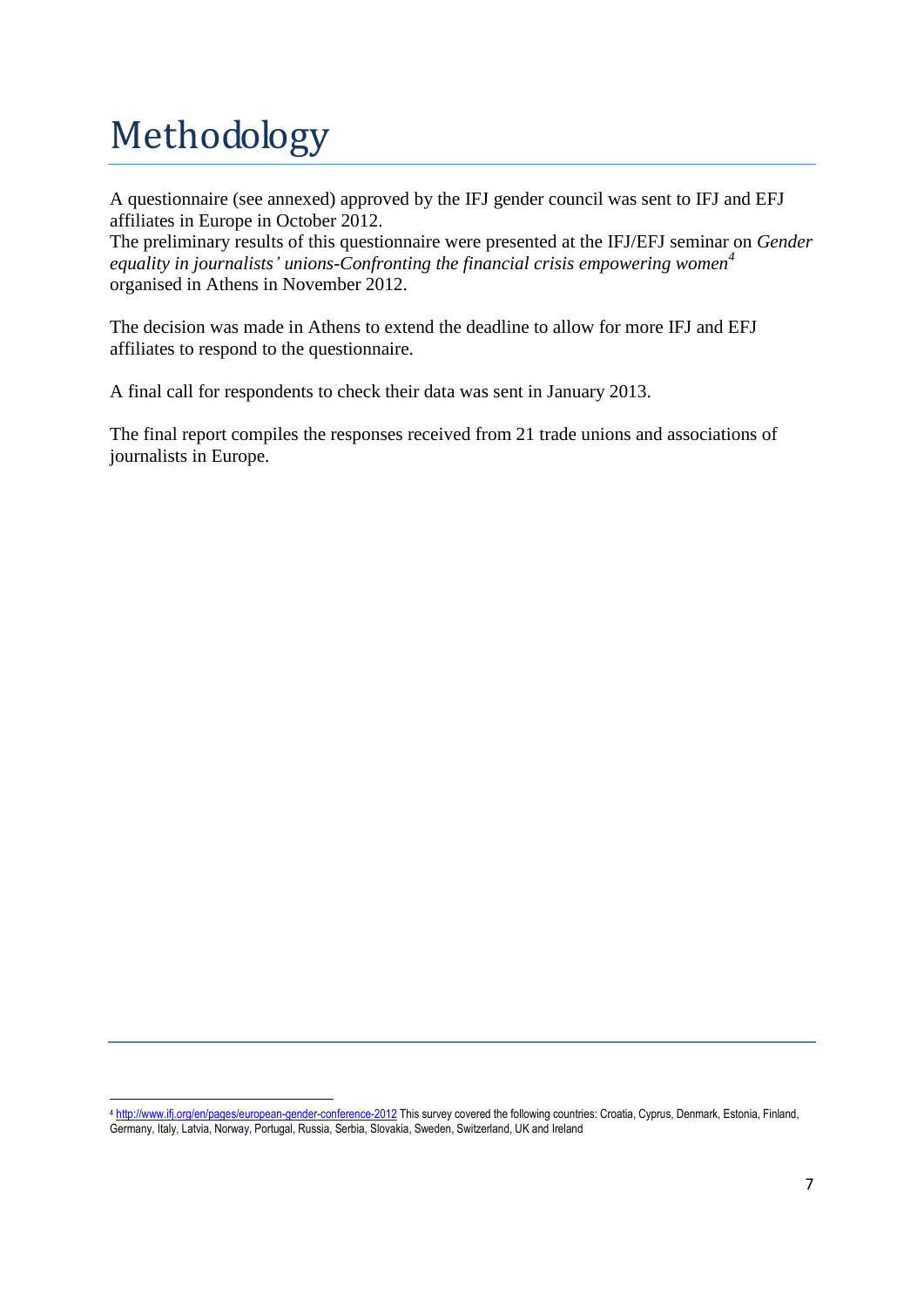# Section 1: Women in Journalists' unions



This part of the report introduces the changes that occurred in the female trade union membership and leadership in IFJ/EFJ affiliates since the last survey made in 2001<sup>5</sup>. A comparison between 2001 and 2013 figures already show that women membership in the unions has clearly increased and that women have made significant steps in attaining leadership positions that also reflects their growth in membership. However, a comparison with EFJ 2006 figures<sup>6</sup> shows a slow decline of women in both categories.

It is worth noting at this stage that the 2006 EFJ figures analysed the results provided by 16 respondents, of which 6 (Russia, Switzerland, Slovakia, Serbia, Portugal, Latvia) did not respond to the 2012 survey. This consideration is important in analysing the current trend. The participation of some of these respondents could have influenced the 2013 results in a different way.

### **Membership**

 $\overline{a}$ 

The results show that women make up on average **42.1 % of unions' membership**. This is an interesting increase from the IFJ's 2001 figures which showed that women made up 37% of membership in Europe. However, membership has decreased when compared to 2006 where European unions included 45.3% women.

Unions with a majority of women members include Georgia (65%), Bulgaria UBJ (58%), Finland (57%), Lithuania (58%), Estonia (55%), Sweden (51,7%). Unions with the lowest percentage of women include Italy (32.4%), Belgium-AVVB (31%) and Germany-Ver.di (30%).

### **Women in elected leadership position**

<sup>&</sup>lt;sup>5</sup> Equality and Quality: Setting Standards for Women in Journalism, 2001

<sup>&</sup>lt;sup>6</sup> EFJ survey on women journalists in the European integration process, 200[6 http://www.ifj.org/assets/docs/118/144/bad0a76-d2b7b90.pdf](http://www.ifj.org/assets/docs/118/144/bad0a76-d2b7b90.pdf)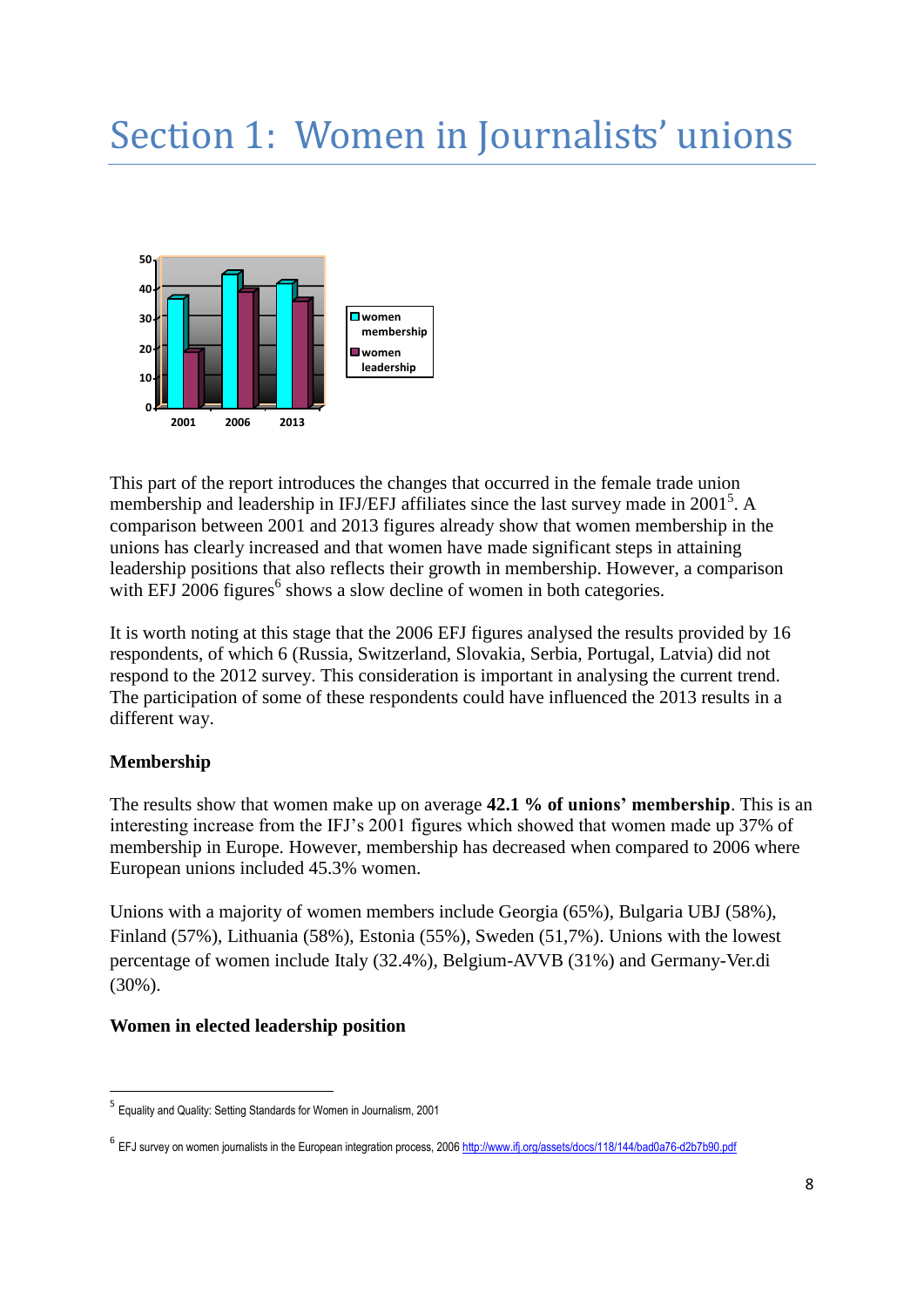Respondents had different understandings of what constituted leadership in their unions. In order to compare those figures, we took into account responses covering representation in unions' boards and executive committees. However, other committees are also mentioned in a separate table as they contain significant data to assess women leadership in a wider picture.

Although women's presence in leading positions does not match their membership, they occupy over **a third** (**36.2%) of unions' decision making bodies** with highest scores in Lithuania (71%), Estonia (66%), Bulgaria UBJ(65%) and Sweden (50%). In some organisations, women representation in leadership even exceeds women membership (Austria, Belarus, Bulgaria UBJ, Estonia , Lithuania, Norway).

Compared to 2001 where women made up 19% of union leadership positions, this is a significant increase. However, a slight decrease can be noted when compared to 2006 figures where women made 39.3% of leading positions.

In all, amongst the 20 respondents, 4 have elected women as president/chair (Belarus, Bulgaria UBJ, Norway, Spain FAPE), 7 have elected women as vice-president/vice-chair (Belarus , Croatia CAJ, Estonia, Finland, Germany DJU, Germany DJV, Sweden), 1 has elected a woman treasurer (Belgium AJP), 1 has elected a woman general secretary (UK and Ireland).

### **Women appointed in leadership positions**

Too little data was collected on leading appointed positions held by women in the unions (eg: general secretary, director). It was therefore difficult to assess this aspect of the questionnaire. However, we noted that Belgium AJP, Swedish SJ and German DJU had appointed women general secretaries and that Denmark DJ had appointed a female director.

| Country/ union      | % Women in unions' membership | Women in unions' leadership                                                     |  |
|---------------------|-------------------------------|---------------------------------------------------------------------------------|--|
| Austria/AJP         | 36.7                          | 40                                                                              |  |
| Belarus/BAJ         | 38.7                          | 40 (woman chair, 2 women vice-chairs, 2<br>men vice-chairs)                     |  |
| Belgium/AVBB        | 31                            | $11.7^7$                                                                        |  |
| Belgium/AJP         | 33                            | 33 <sup>8</sup> (one woman treasurer, one<br>appointed woman general secretary) |  |
| <b>Bulgaria/UBJ</b> | 58%                           | 65%                                                                             |  |
| Croatia/CJA         | 48                            | $45.5^9$ (2 women vice-presidents)                                              |  |

 7 board

 $^8$  board

<sup>&</sup>lt;sup>9</sup> Executive committee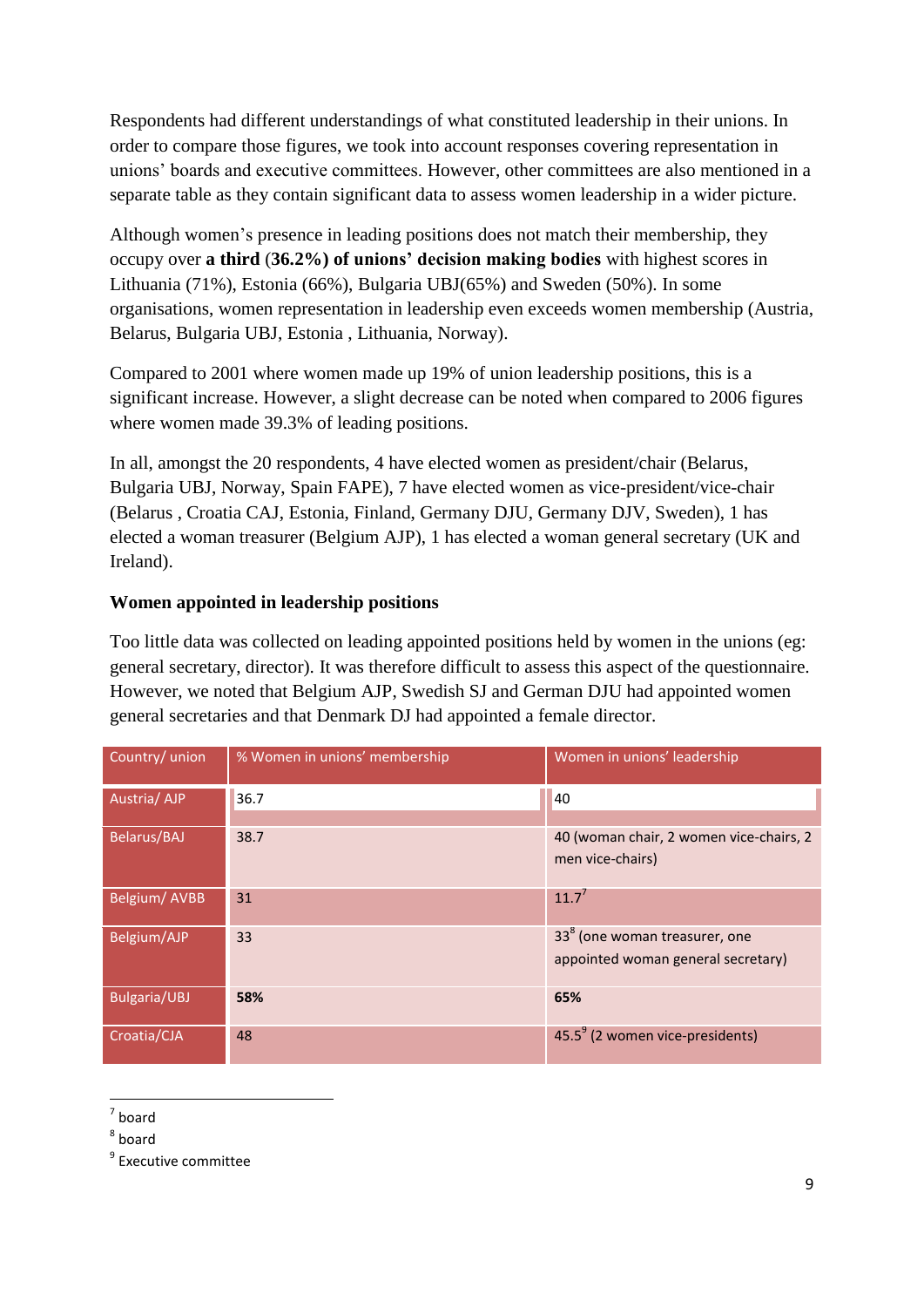| Cyprus/Basin-<br>sen | 49   | 43 <sup>10</sup> (1 woman general secretary; one<br>woman treasurer)                                                      |  |
|----------------------|------|---------------------------------------------------------------------------------------------------------------------------|--|
| Denmark/DJ           | 46   | 38.5 <sup>11</sup> (2 male presidents, 1 appointed<br>woman director)                                                     |  |
| Estonia/UEJ          | 55   | 66 <sup>12</sup> (male chair, female vice-chair)                                                                          |  |
| Finland/UJF          | 57   | 46.2 <sup>13</sup> (male president, 2 female vice-<br>presidents)                                                         |  |
| France/SNJ-CGT       | 36   | $33.3^{14}$                                                                                                               |  |
| Georgia/IAJG         | 65   | $20^{15}$                                                                                                                 |  |
| Germany/DJV          | 39   | 29.1 <sup>16</sup> (one woman vice-chair, 7<br>women are presidents of the<br>associations on the level of the<br>states) |  |
| Germany/DJU          | 30   | $20^{17}$ (one woman vice-president, one<br>appointed woman general secretary)                                            |  |
| Italy/FNSI           | 32.4 | $18.7^{18}$                                                                                                               |  |
| Lithuania/LJU        | 58   | 71 <sup>19</sup> (one chairman)                                                                                           |  |
| Monaco/SJM           | 40   | $0^{20}$                                                                                                                  |  |
| Norway/NJ            | 43.2 | 46 <sup>21</sup> (woman president, man vice-<br>president)                                                                |  |
| Spain/FAPE           | 48.4 | $46.2^{22}$ (woman president)                                                                                             |  |
| Sweden/SUJ           | 51.7 | 50 <sup>23</sup> (male president, woman vice-<br>president; appointed woman general                                       |  |

 $\overline{a}$  $10$  board

- $11$  National executive committee
- $12$  board
- $13$  board
- $14$  board
- $15$  board
- <sup>16</sup> Landesvorsitzende + Bundesvorstand
- <sup>17</sup> Administrative committee
- <sup>18</sup> Executive committee
- <sup>19</sup> Chiefs of regional departments
- $20$  board
- $21$  board
- <sup>22</sup> Executive committee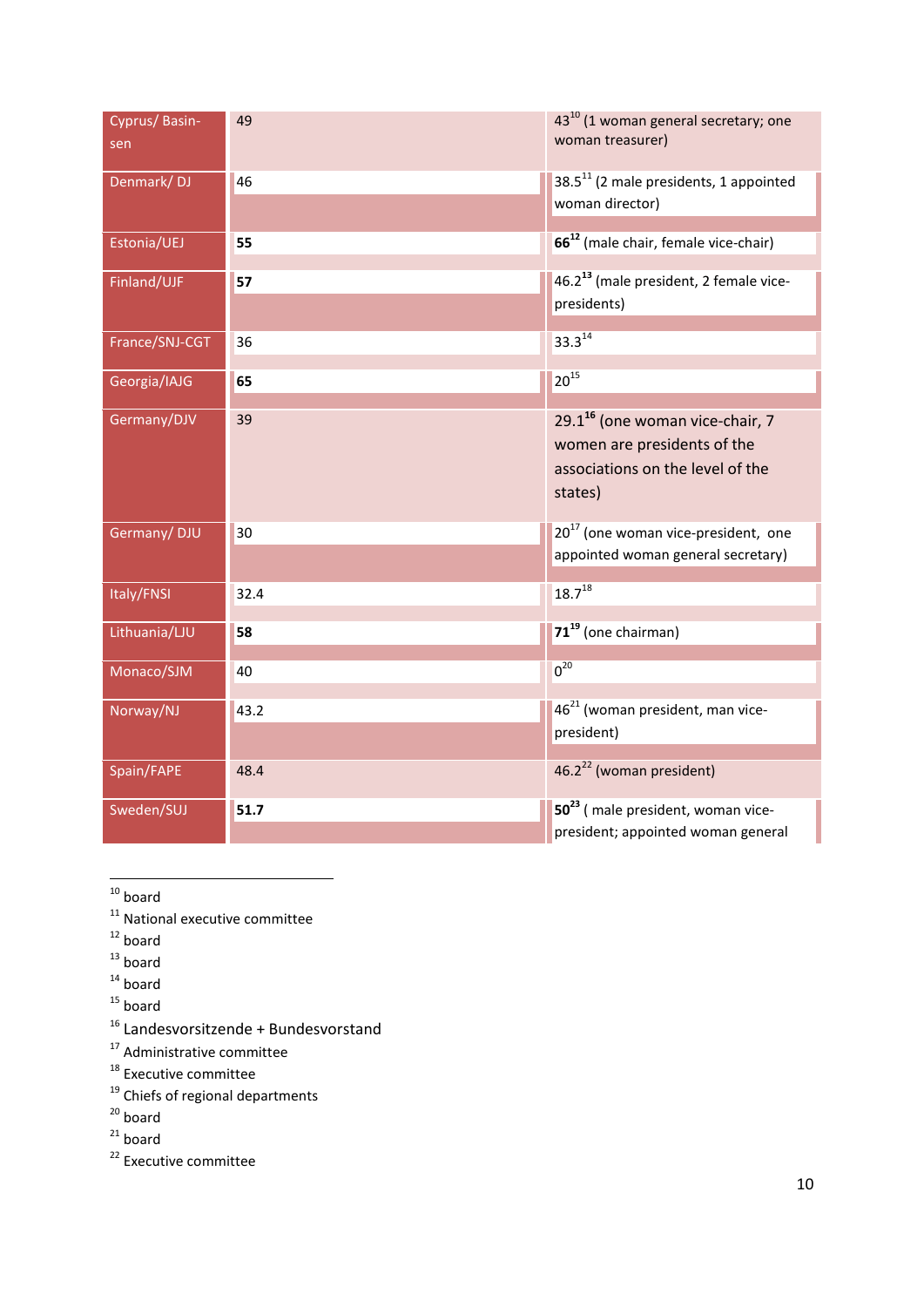|             |      | secretary)                           |
|-------------|------|--------------------------------------|
|             |      |                                      |
| UK and      | 39.2 | $27.624$ (male president, male vice- |
| Ireland/NUJ |      | president, male treasurer, woman     |
|             |      | general secretary)                   |
|             |      |                                      |

#### **Women in unions' structures and secretariat**

Some respondents added additional relevant information regarding leading roles women hold in their unions either by appointment or election. It is interesting to note, for instance, that the Danish union elected 22 women amongst its 36 board members in its student section and has appointed a number of women in managing positions of different structures of its secretariat. In Finland, women represent a large majority (60%) in the union's council. In Italy, the FNSI's national council is made up 23.1% women, which is higher than their representation in the board. The Swedish union has appointed a woman chief of operations and a woman senior adviser to the president. In Spain, 15 of the 48 associations of journalists that compose FAPE are chaired by women (31.3%).

| Country/ union       | Women holding leading roles in other unions' structures and secretariat                                                                                                                                                                                 |  |  |
|----------------------|---------------------------------------------------------------------------------------------------------------------------------------------------------------------------------------------------------------------------------------------------------|--|--|
| Austria/AJP          | Sector print, online, news agencies, private broadcasting: one male chairman,<br>1)<br>one deputy male and one deputy female (33.3% women)<br>Sector public broadcasting: 1 male chairman, one male deputy and one female<br>2)<br>deputy (33.3% women) |  |  |
| <b>Belarus/BAJ</b>   | <b>ND</b>                                                                                                                                                                                                                                               |  |  |
| Belgium/AVBB         | 1 appointed male general secretary                                                                                                                                                                                                                      |  |  |
| Belgium/AJP          | In the secretariat 5 women and 2 men (one woman general secretary and one man<br>deputy general secretary)                                                                                                                                              |  |  |
| <b>Bulgaria/UBJ</b>  | <b>ND</b>                                                                                                                                                                                                                                               |  |  |
| Croatia/CJA          | <b>ND</b>                                                                                                                                                                                                                                               |  |  |
| Cyprus/Basin-<br>sen | <b>ND</b>                                                                                                                                                                                                                                               |  |  |
| Denmark/DJ           | 1)<br>unions' Sub committees (elected): 50/50 (female/male) and very few youth<br>2)<br>3 students organisations (elected): 36 board members with 22 women, all 36<br>members below 30                                                                  |  |  |
|                      | Shop stewards (elected): 50/50 (female/male)<br>3)<br>4)<br>Management (appointed): 1 director (female), 1 deputy director (male), 1                                                                                                                    |  |  |
|                      |                                                                                                                                                                                                                                                         |  |  |

 $\ddot{\phantom{a}}$  $23$  board

<sup>24</sup> National executive committee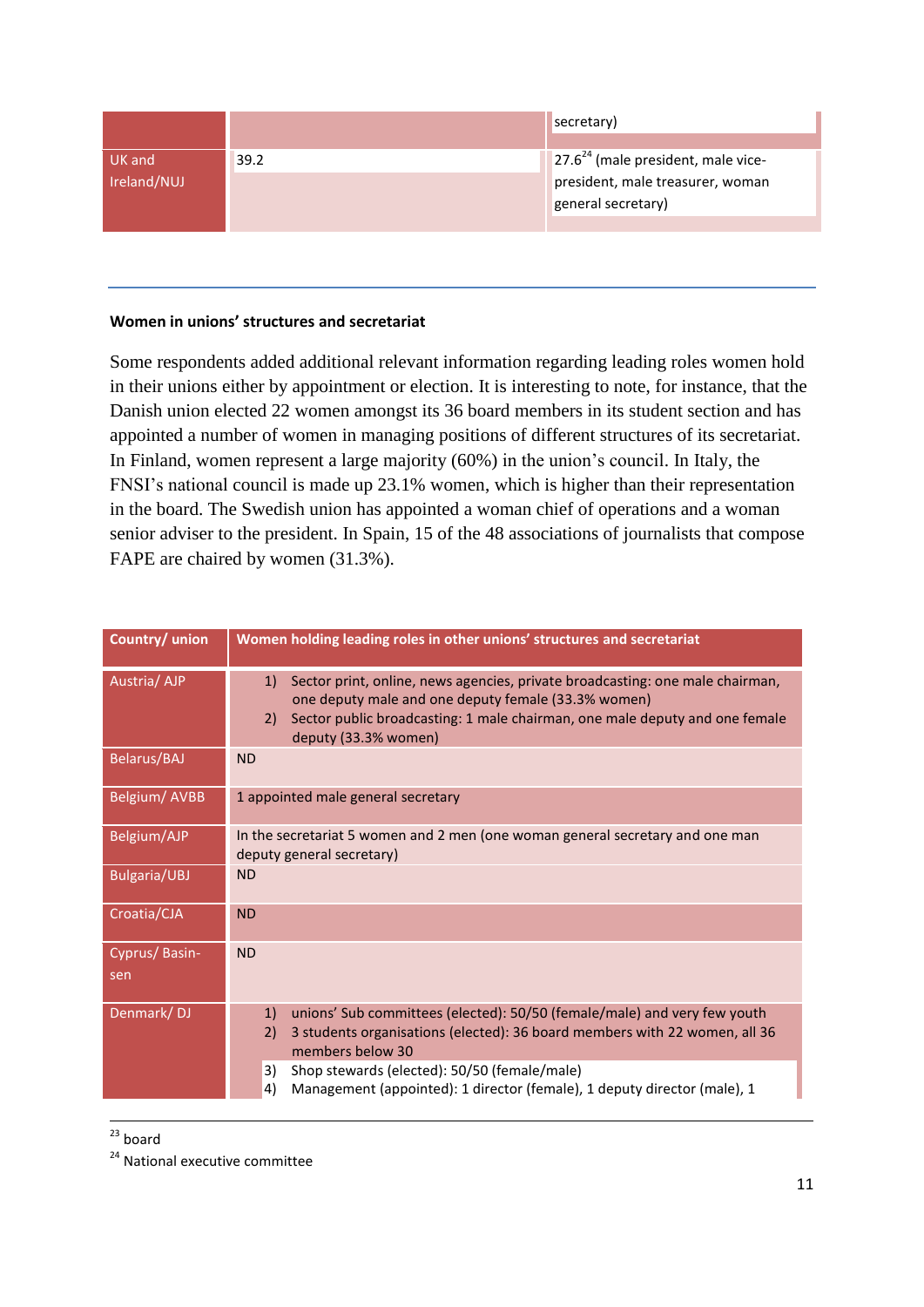|                | administrator (female), one chief of accounting (female), no youth                                                        |  |  |
|----------------|---------------------------------------------------------------------------------------------------------------------------|--|--|
|                | advisors (appointed): 14 male and 9 female, no youth<br>5)                                                                |  |  |
|                | membership and media news (appointed): 1 editor in chief (female)<br>6)                                                   |  |  |
|                | unemployment fund (appointed): 1 manager(female)<br>7)<br>8)<br>member service department (appointed): 1 manager (female) |  |  |
| Estonia/UEJ    | <b>ND</b>                                                                                                                 |  |  |
|                |                                                                                                                           |  |  |
| Finland/UJF    | Shop stewards (elected): 151 (42 %women, 58% men)<br>1)                                                                   |  |  |
|                | Union council members: 77 members (60% female 40% male), one male<br>2)                                                   |  |  |
|                | president, 2 female vice presidents; 6 under 30                                                                           |  |  |
|                | Appointed staff: treasurer general (female), director of advocacy (male), chief<br>3)                                     |  |  |
|                | editor (male)                                                                                                             |  |  |
| France/SNJ-CGT | The national committee is composed of 42 members including 12 women (28.5%) but                                           |  |  |
|                | no youth                                                                                                                  |  |  |
|                |                                                                                                                           |  |  |
| Georgia/IAJG   | All appointed staff are men                                                                                               |  |  |
|                |                                                                                                                           |  |  |
| Germany/DJV    | The General Secretary of the DJV is male, the DJV employs on the national level 4                                         |  |  |
|                | female Secretaries and 4 male Secretaries, the legal adviser is male.                                                     |  |  |
|                | The DJV has 5 general secretaries in his associations on the state level.                                                 |  |  |
|                |                                                                                                                           |  |  |
| Germany/DJU    | The union has appointed a female general secretary                                                                        |  |  |
|                |                                                                                                                           |  |  |
| Italy/FNSI     | FNSI's national council is made up of 117 journalists of which 90 are men (76.9%) and 27                                  |  |  |
|                | are women (23.1%).                                                                                                        |  |  |
| Lithuania/LJU  | <b>ND</b>                                                                                                                 |  |  |
|                |                                                                                                                           |  |  |
| Monaco/SJM     | There are 3 counselors in the board including one woman                                                                   |  |  |
|                |                                                                                                                           |  |  |
| Norway/NJ      | The appointed general secretary is a man                                                                                  |  |  |
|                |                                                                                                                           |  |  |
| Spain/FAPE     | FAPE is composed of 48 associations of journalists, 33 are chaired by men and 15 by                                       |  |  |
|                | women (31.3%)                                                                                                             |  |  |
| Sweden/SUJ     | The union has appointed a woman GS, a woman chief of operations, a woman senior                                           |  |  |
|                | adviser to the president. The union chief negotiator is a man as well as the                                              |  |  |
|                | communication strategist is man                                                                                           |  |  |
|                |                                                                                                                           |  |  |
|                |                                                                                                                           |  |  |
| <b>UK</b> and  | <b>ND</b>                                                                                                                 |  |  |
| Ireland/NUJ    |                                                                                                                           |  |  |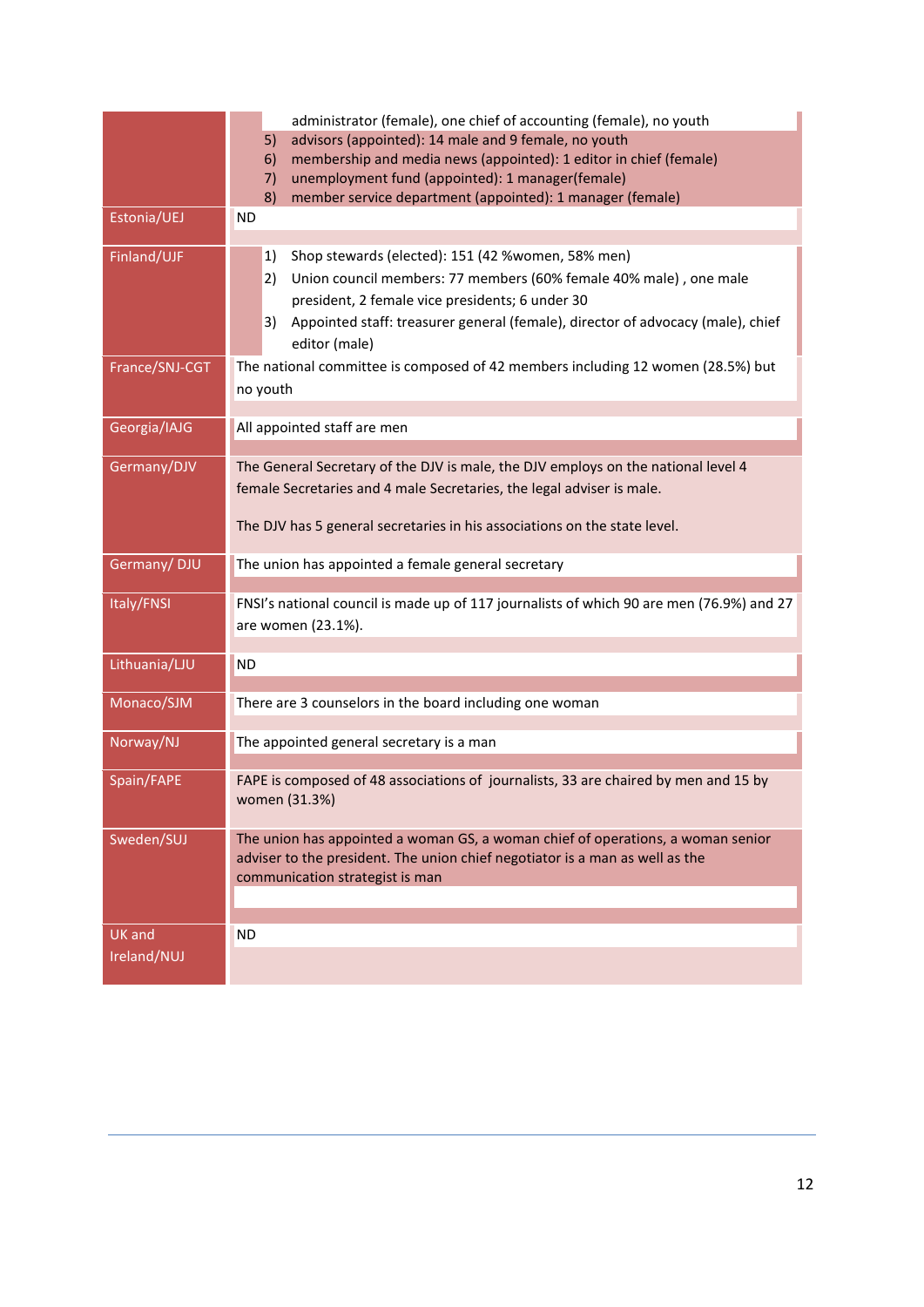# Section 2: Youth in journalists' unions

Based on the IFJ gender council's decision, youth is considered as a person under 30 years old.

Responses for this section show a lack of data in union figures.

The survey shows that **youth represent on average 10.6% of the respondents' membership**. Unions with the highest scores of youth are Basin-sen, Cyprus (67.7%), IAJG, Georgia (30%), BAJ Belarus (25.2%). Unions with the lowest youth membership are SJM Monaco (0%), UEJ Estonia (2%), UBJ Bulgaria (2.2%) and SNJ-CGT France (2.5%).

Although a couple of respondents were lacking data, estimations show that youth represent on average **a low 5.4 % of union leadership positions** despite Basin-sen scoring exceptionally high (57.1%)**.** The low wages and the precariousness of this category remains however a core concern in journalism. The fact that they are poorly represented in union leadership could in the short term challenge their membership. This low score also reflects a lack of interest of youth in being involved in unions' leadership and structures.

While the lack of data concerning female and male ratio in youth membership and leadership must be noted, **women tend to represent the majority of the youth population in the union (53.6%)**. This figure is confirmed by the feminisation of the profession.

Unions and associations with a majority of women in the youth membership are UJF Finland (71%), FAPE Spain (70%), UBJ Bulgaria (36%), CJA Croatia (54%), AJP Belgium (53%), DJ Denmark (51.4%), AJP Austria (50.8%).

| Country/ union       | % Youth membership in the<br>unions | % women among youth | Youth in leadership             |
|----------------------|-------------------------------------|---------------------|---------------------------------|
| Austria/AJP          | 4.8                                 | 50.8                | 2.8                             |
| Belarus/BAJ          | 25.2                                | 50                  | 8 (50% women)                   |
| Belgium/AVBB         | 20                                  | 43                  | 11.7 (no women)                 |
| Belgium/AJP          | 12.6                                | 53                  | 9.5 (both members are<br>women) |
| <b>Bulgaria/ UBJ</b> | 2.2                                 | 63                  | $\mathbf{0}$                    |
| Croatia/CJA          | 3.4                                 | 54                  | $\mathbf{0}$                    |
| Cyprus/<br>Basin-sen | 67.7                                | 48                  | 57.1 (1 men, 3 women)           |
| Denmark/DJ           | 19.2                                | 51.4                | 7.7 (one male)                  |
| Estonia/UEJ          | $\overline{2}$                      | 28                  | <b>ND</b>                       |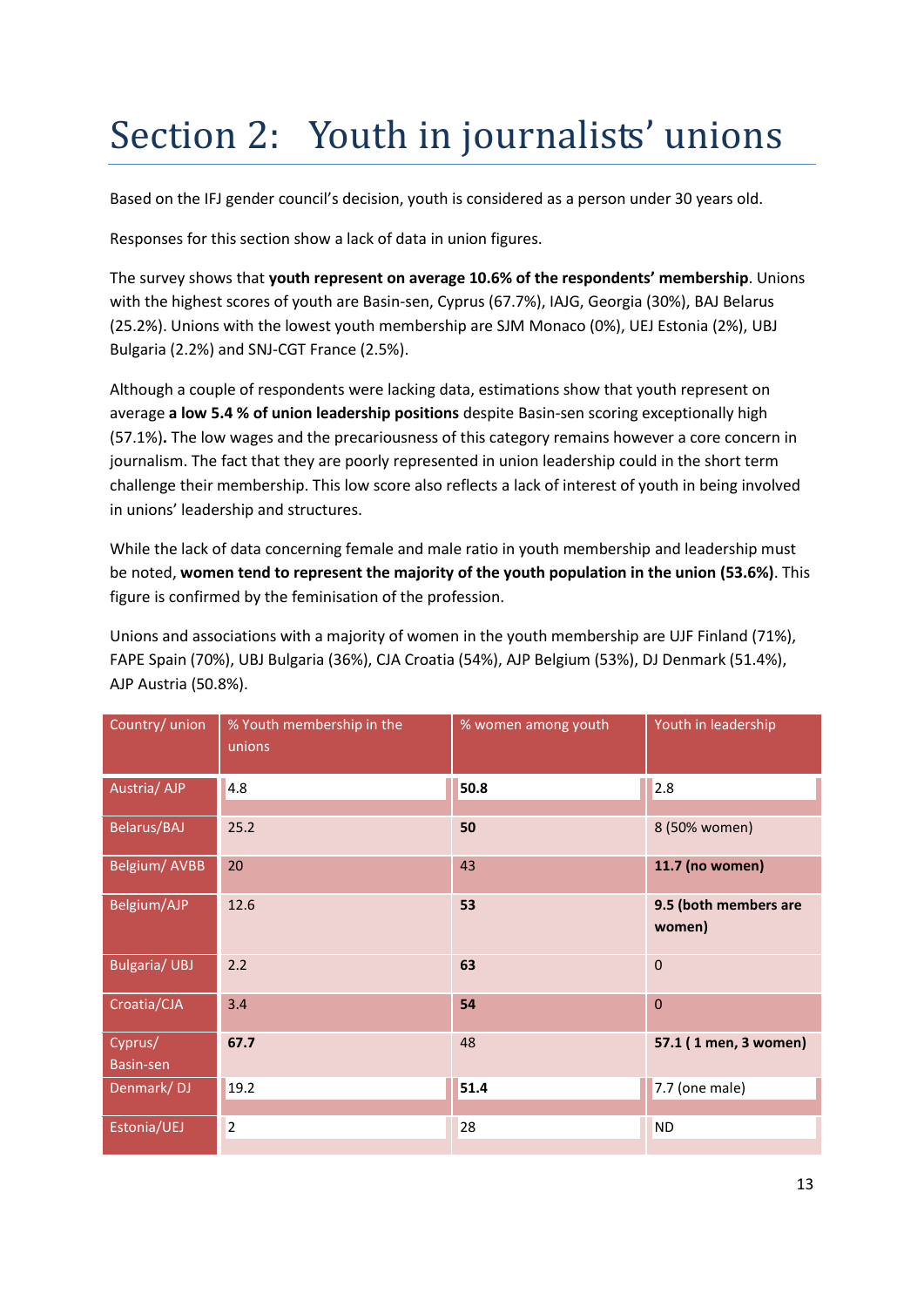| Finland/UJF                  | $\overline{9}$  | 71             | $\overline{0}$   |
|------------------------------|-----------------|----------------|------------------|
| France/SNJ-CGT               | 2.5             | <b>ND</b>      | $\overline{0}$   |
| Georgia/IAJG                 | 30              | 20.9           | $\overline{0}$   |
| Germany/DJV                  | 10              | ND             | 4,1 (one female) |
| Germany/DJU                  | 10              | <b>ND</b>      | 10 (one female)  |
| Italy/FNSI                   | ND              | <b>ND</b>      | $\overline{0}$   |
| Lithuania/LJU                | 24              | 68             | $\overline{0}$   |
| Monaco/SJM                   | $\overline{0}$  | $\overline{O}$ | $\overline{0}$   |
| Norway/NJ                    | 7.7             | 49             | $\overline{0}$   |
| Spain/FAPE                   | 12.9            | 70             | <b>ND</b>        |
| Sweden/SUJ                   | $10\,$          | 59.1           | $\overline{0}$   |
| <b>UK</b> and<br>Ireland/NUJ | 7.47 (under 26) | <b>ND</b>      | $\overline{0}$   |

# Section 3: Freelance and full time/permanent journalists

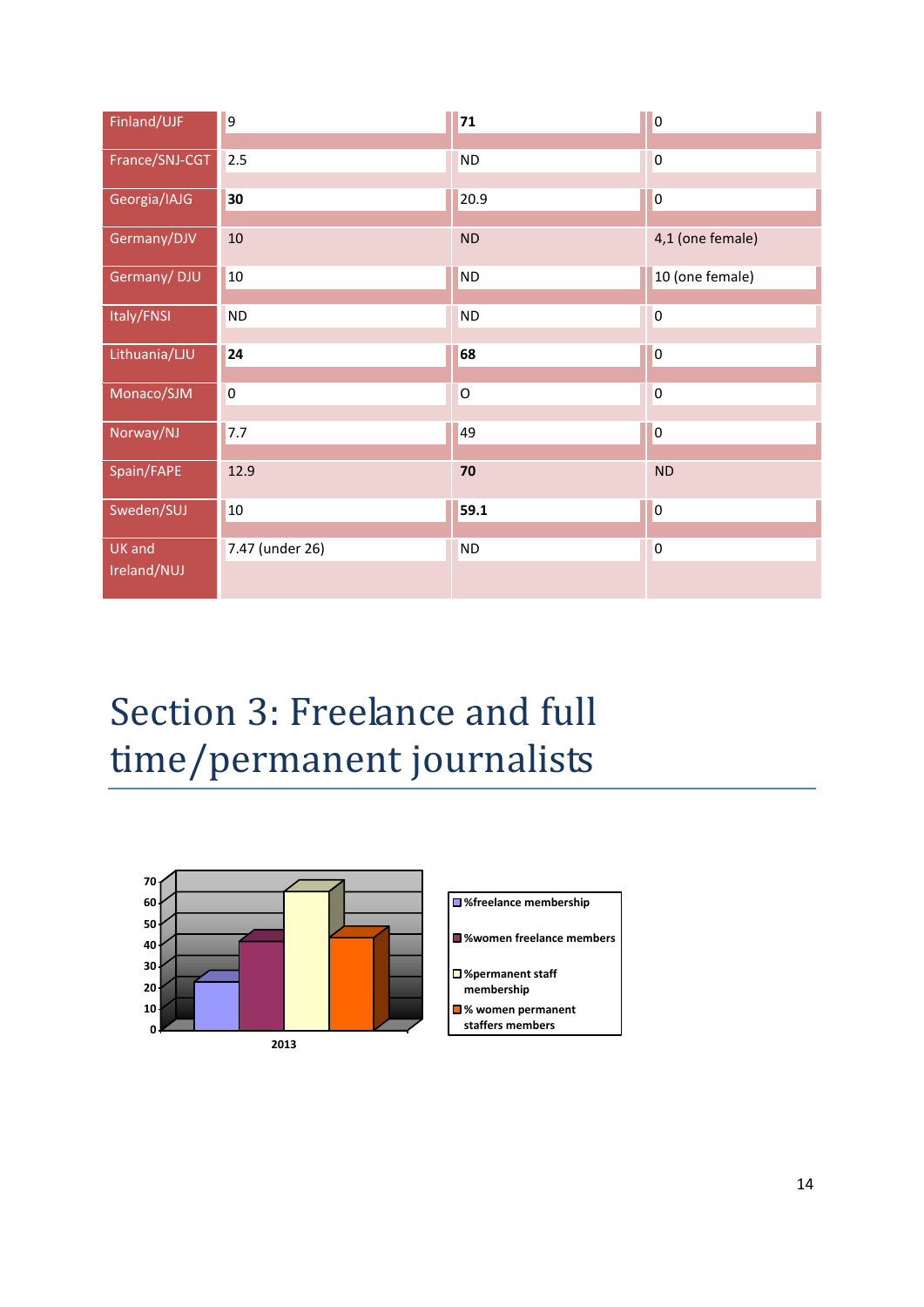#### **Freelance vs Permanent**

Freelance work in journalism is dramatically increasing and the EFJ report on *Freelance journalists in the European media industry* released in 2003 already noted that around 20% of journalists were employed through freelance contracts in Europe<sup>25</sup>. It must be noted that freelancers are generally more difficult to organise and the increase of ICT's and the possibility to work autonomously and independently from the media's premises make this category even more difficult to reach. This part of the report illustrates that unions' membership have an average of **23% freelance/pigistes members.**

### The results also show that **permanent staffers represent the majority of union membership figures with an average of 65.6%**

Organisations with the highest percentage of permanent staffers members are BAJ Belarus (100%), Basin-sen Cyprus (95%), IAJG Georgia (90%) DJ Denmark (82.2%), SNJ-CGT France (80%), NUJ UK and Ireland (77.7%). Organisations with the highest percentage of freelancers are SJM Monaco (66.6%), DJU Germany (60%), AJP Austria (40%).

What the responses do not necessarily show is that union policies may or may not include students and retired journalists.

### **Women ratio within Freelance and permanent categories**

**Women represent 42.1% of freelance members and 43.8% of permanent/full time staff members**. Women make up the majority of freelance membership in NUJ UK and Ireland (63.2%) and UJF Finland (54%). They make up the majority of permanent staffers' membership in SJM Monaco (80%), IAJG Georgia (65%), UJF Finland (58%), UEJ Estonia (57%).

| Country/ union      | % freelance membership<br>in the unions | % women among<br>freelance members | % permanent (full<br>time) staff<br>membership in the<br>union | % women<br>among<br>permanent/full<br>time members |
|---------------------|-----------------------------------------|------------------------------------|----------------------------------------------------------------|----------------------------------------------------|
| Austria/AJP         | 40                                      | 36.6                               | 60                                                             | 37.4                                               |
| Belarus/BAJ         | $\mathbf{0}$                            | $\mathbf 0$                        | 100                                                            | <b>ND</b>                                          |
| Belgium/AVBB        | 18                                      | 24                                 | 75                                                             | 34                                                 |
| <b>Belgium/AJP</b>  | 22                                      | 37.5                               | 77.5                                                           | 32                                                 |
| <b>Bulgaria/UBJ</b> | <b>ND</b>                               | 5                                  | <b>ND</b>                                                      | 95                                                 |
| Croatia/CJA         | 24.9                                    | 37.6                               | 49.9                                                           | 49.9                                               |
| Cyprus/Basin-       | 5                                       | 20                                 | 95                                                             | 50                                                 |

<sup>25</sup> <http://www.ifj.org/assets/docs/251/142/9d877fb-224c58e.pdf>

1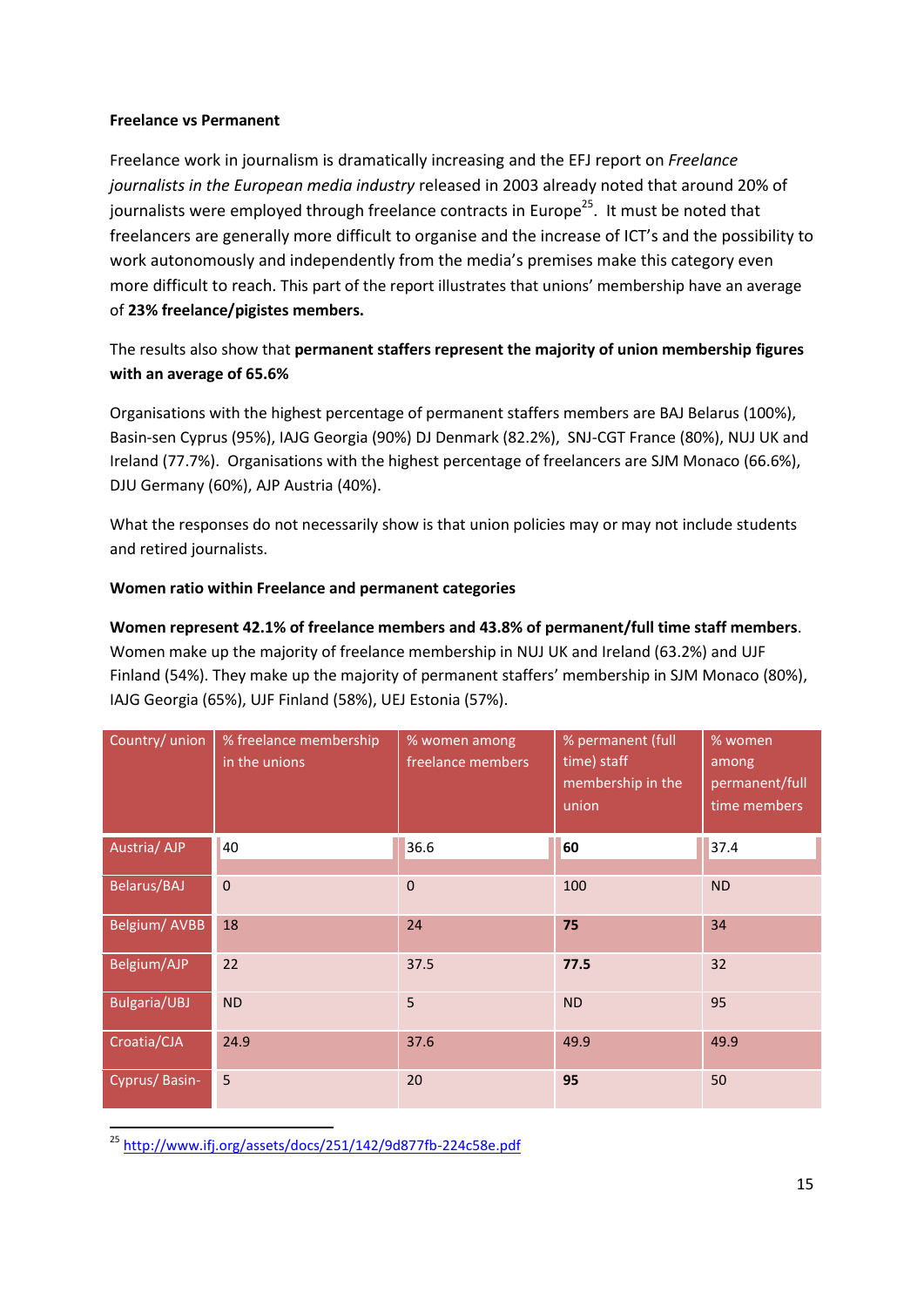| sen                          |           |           |           |           |
|------------------------------|-----------|-----------|-----------|-----------|
| Denmark/DJ                   | 17.8      | 45.8      | 82.2      | 43.8      |
| Estonia/UEJ                  | 20        | 47        | 53        | 57        |
| Finland/UJF                  | 11        | 54        | 58        | 58        |
| France/SNJ-<br><b>CGT</b>    | 20        | <b>ND</b> | 80        | <b>ND</b> |
| Georgia/IAJG                 | 10        | 8         | 90        | 65        |
| Germany/DJV                  | <b>ND</b> | 45%       | <b>ND</b> | <b>ND</b> |
| Germany/DJU                  | 60        | <b>ND</b> | 40        | <b>ND</b> |
| Italy/FNSI                   | 31.5      | 43.8      | 68.5      | 32.1      |
| Lithuania/LJU                | 23        | $\sf ND$  | 87        | <b>ND</b> |
| Monaco/SJM                   | 66.6      | 20        | 33.3      | 80        |
| Norway/NJ                    | 11        | 48        | 73.3      | <b>ND</b> |
| Spain/FAPE                   | <b>ND</b> | ND        | ND        | ND        |
| Sweden/SUJ                   | 13.1      | 54.4      | <b>ND</b> | <b>ND</b> |
| <b>UK</b> and<br>Ireland/NUJ | 22.3      | 63.2      | 77.7      | 36.8      |

## Section 4: Union density in the sector

Respondents provided estimations of union density in journalism. **Figures range from 15% in France to 90-95% in Belgium and Finland**. Nordic countries' scores are generally very high. As for Belgium, the different figures are due to the fact that each union represents different language speaking media (Flemish or French).

| Country/ union | Union density in the sector                                                                                                                                                                                      |
|----------------|------------------------------------------------------------------------------------------------------------------------------------------------------------------------------------------------------------------|
| Austria/AJP    | <b>ND</b>                                                                                                                                                                                                        |
| Belarus/BAJ    | ND. Respondents pointed at other organisations also representing journalists such as<br>the Belarusian Union of Journalists, the association of regional editors, the Belarusian<br>association of sports press. |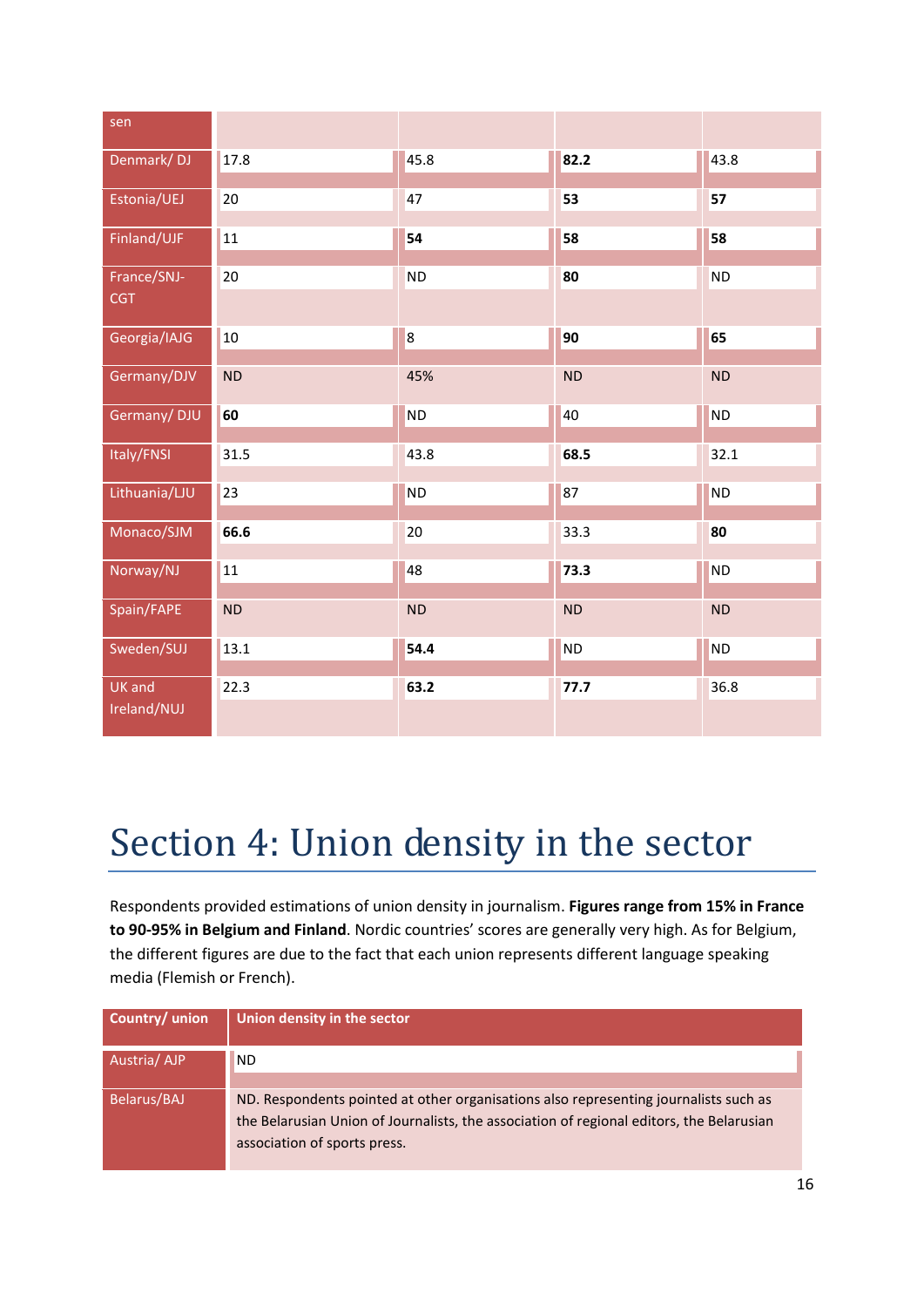| Belgium/ AVBB        | 90-95%                                                                        |
|----------------------|-------------------------------------------------------------------------------|
| Belgium/AJP          | 89.5%                                                                         |
| <b>Bulgaria/UBJ</b>  | <b>ND</b>                                                                     |
| Croatia/CJA          | Rather high, no major publishing house without a union                        |
| Cyprus/Basin-<br>sen | Many workers in the sector are members of the union                           |
| Denmark/DJ           | Unknown but very high within traditional journalism jobs and quite low within |
|                      | communication jobs                                                            |
| Estonia/UEJ          | 1 in 4 journalists is a union member                                          |
| Finland/UJF          | 95%                                                                           |
| France/SNJ-CGT       | 15%                                                                           |
| Georgia/IAJG         | ND.                                                                           |
| Germany/DJV          | The DJV represents 38.000 of over 70.000 professional journalists in Germany. |
| Germany/DJU          | 0 to 30-40% depending on the sector                                           |
| Italy/FNSI           | 70%                                                                           |
| Lithuania/LJU        | 1/3 working journalists are union members                                     |
| Monaco/SJM           | 35%                                                                           |
| Norway/NJ            | Above 85%                                                                     |
| Spain/FAPE           | 60-70% (estimations)                                                          |
| Sweden/SUJ           | Very high, especially in newspapers (approximately 90%)                       |
| <b>UK</b> and        | 40-50%                                                                        |
| Ireland/NUJ          |                                                                               |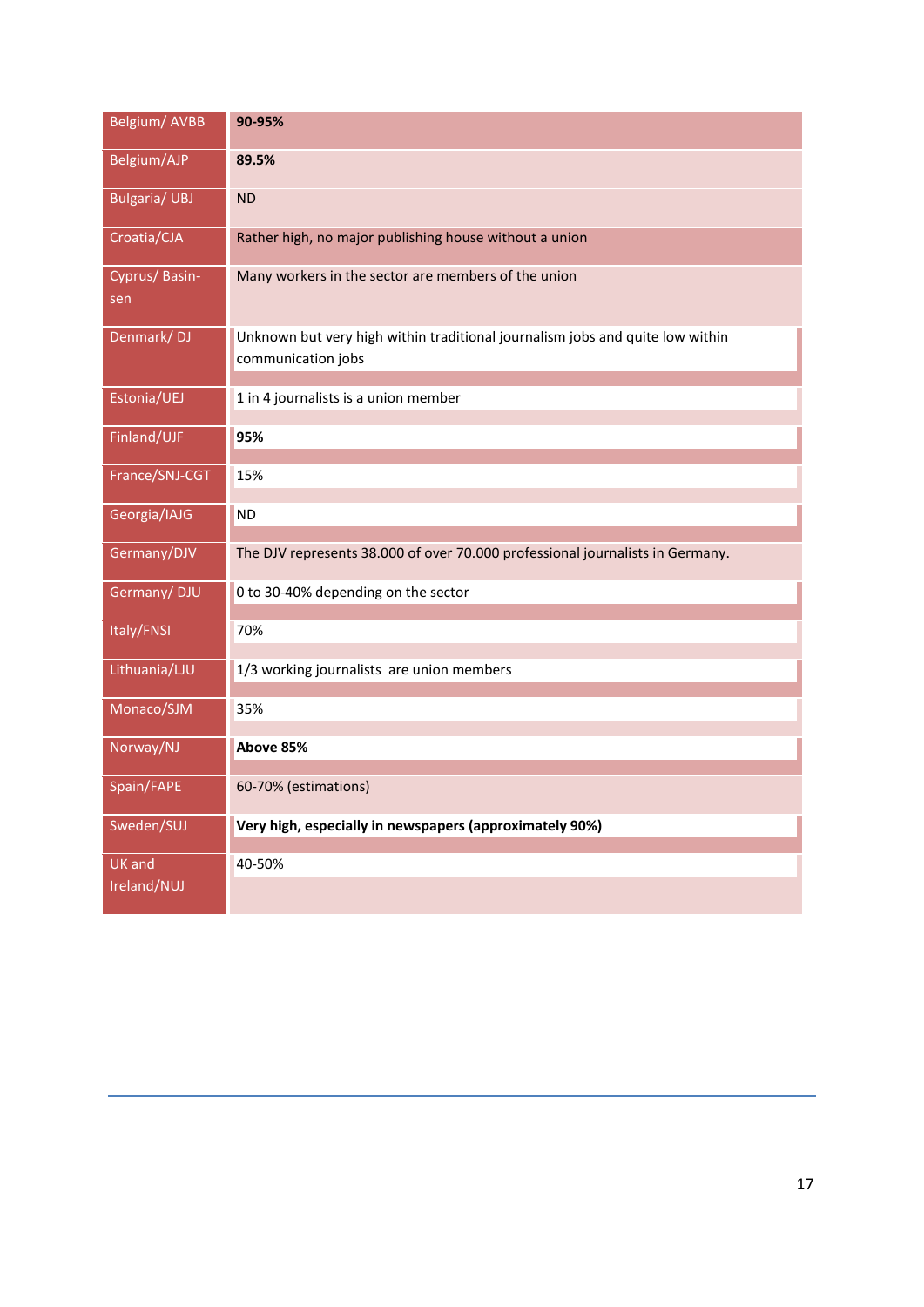# Section 5: Gender policies adopted by journalists' unions

Most respondents have endorsed policies on gender equality, from gender portrayal targeted initiatives (AJP Belgium) to surveys and actions on women in leadership (SNJ-CGT France, FAPE Spain), adoption of quota systems for unions' elections (DJU Germany) as well as provisions in collective agreements to secure gender equality in the workplace (AJP Austria ), measures against sexual harassment (NUJ), specific events for women journalists (DJV Germany), equal opportunity policies (DJ Denmark, FNSI Italy) and gender policies in the secretariats (SJ Sweden). A number of unions run gender councils, women committees or Equality councils.

Some of these policies can be consulted on the IFJ/EFJ handbook on gender equality best practices<sup>26</sup>.

A few unions acknowledged that they had no gender policies in place, either because the union never faced gender problems (Belarus), or without providing any specific explanation ( AVBB Belgium , Monaco, Georgia).

The responses compiled below should not be considered exhaustive but provide an overview of some of the policies in place.

| Country/ union      | <b>Gender policies</b>                                                                                                                                                                                                                                                                |
|---------------------|---------------------------------------------------------------------------------------------------------------------------------------------------------------------------------------------------------------------------------------------------------------------------------------|
| Austria/AJP         | Increase the quota for women's representation up to 50% for the next committee's<br>elections; Gender policies play an important role in our collective agreements (e.g.<br>income-increase during parental leave) and on media company's level (plan for the<br>promotion of women). |
| <b>Belarus/BAJ</b>  | Gender issues have been discussed in the organization. No need for gender policies<br>because the union never faced gender problems                                                                                                                                                   |
| Belgium/AVBB        | <b>None</b>                                                                                                                                                                                                                                                                           |
| Belgium/AJP         | Yes in particular in the past two years, including on diversity and gender portrayal. See<br>www.quelgenredinfos.be et www.ajp.be/diversite                                                                                                                                           |
| <b>Bulgaria/UBJ</b> | <b>No</b>                                                                                                                                                                                                                                                                             |
| Croatia/CJA         | Yes                                                                                                                                                                                                                                                                                   |
| Cyprus/Basin-sen    | Policy on women in NGO's leadership. The union is making an effort in recruiting<br>women workers in the union                                                                                                                                                                        |

<sup>26</sup> <http://www.ifj.org/assets/docs/021/253/bae4f15-24b01fd.pdf>

1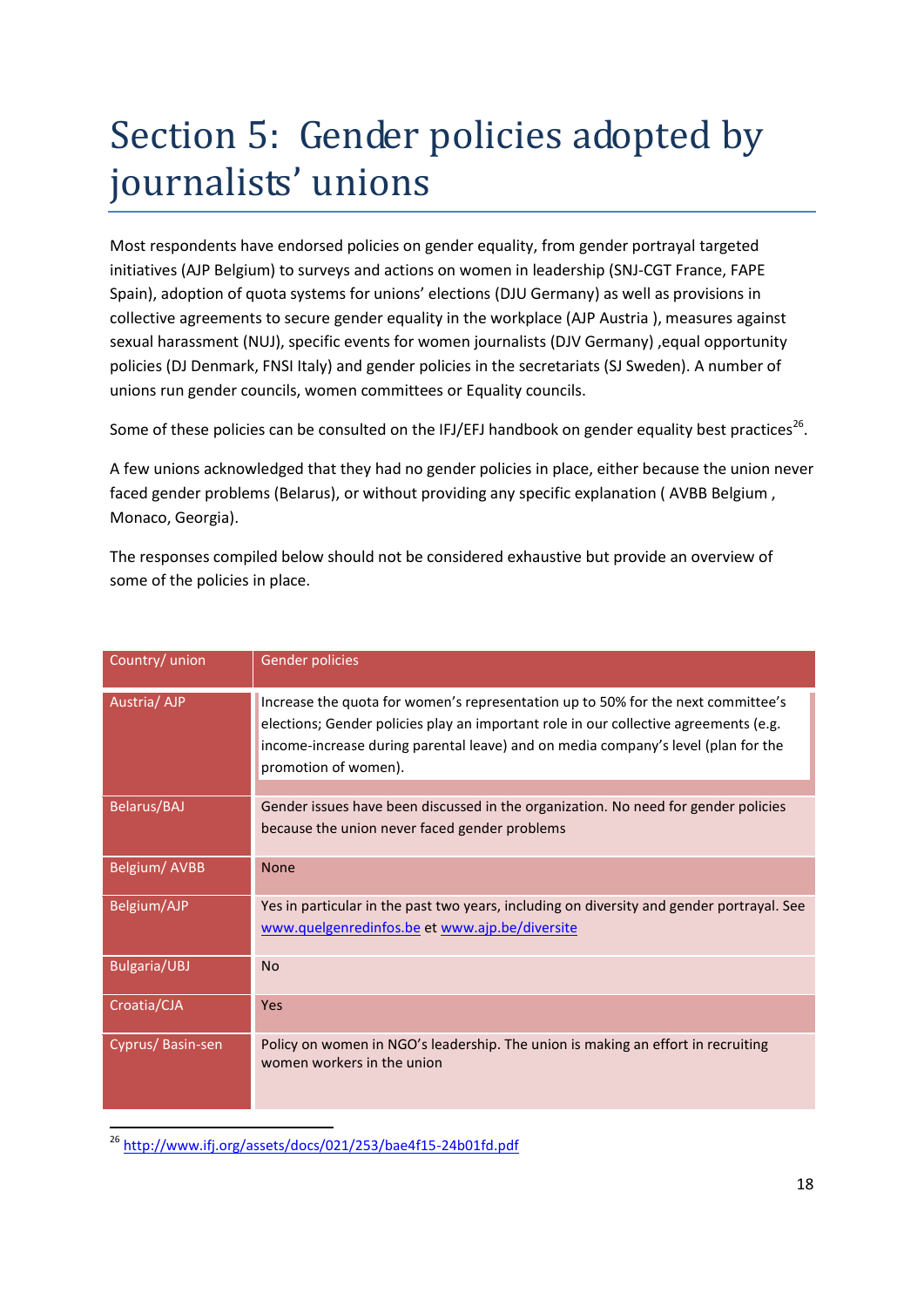| Denmark/DJ     | YES, however, we should phrase it 'equal opportunity policies'. We are trying to<br>implement them in all collective deals and agreements, particularly in areas such as<br>wages (women in our wage statistics still earn on average less than men), birth and<br>parental leaves (men are generally not allowed as much leave as women). We are<br>working on raising awareness through surveys etc. that women and immigrants are at<br>the same level as men of Danish origin when it comes to information sources, and we<br>are trying to find the reason(s) behind the limited number of immigrants ( $1^{st}$ , $2^{nd}$ , or<br>3 <sup>rd</sup> generation) joining journalism studies. |
|----------------|--------------------------------------------------------------------------------------------------------------------------------------------------------------------------------------------------------------------------------------------------------------------------------------------------------------------------------------------------------------------------------------------------------------------------------------------------------------------------------------------------------------------------------------------------------------------------------------------------------------------------------------------------------------------------------------------------|
| Estonia/UEJ    | No, as the topic has not been hot so far. However the union has a department called<br>"the union of female editors" that connects significant women journalist and deals<br>with gender-biased themes                                                                                                                                                                                                                                                                                                                                                                                                                                                                                           |
| Finland        | Yes, since 1994                                                                                                                                                                                                                                                                                                                                                                                                                                                                                                                                                                                                                                                                                  |
| France/SNJ-CGT | Parity between men and women will become a rule for members of the national<br>committee. The SNJ CGT promotes women applications to elections of delegates in<br>media companies . The union promotes women journalists application to the election<br>of the national commission that delivers the press card (9 women elected amongst 16<br>members)                                                                                                                                                                                                                                                                                                                                          |
| Georgia/IAJG   | The code of ethics requires that all journalists respect human rights equally                                                                                                                                                                                                                                                                                                                                                                                                                                                                                                                                                                                                                    |
| Germany/DJU    | Quota system                                                                                                                                                                                                                                                                                                                                                                                                                                                                                                                                                                                                                                                                                     |
| Germany/DJV    | Gender council recommendations election of at least 39% women; The gender council<br>organises every two years the congress "Frau Macht Medien". It is currently looking<br>into best practices to improve reconciliation of family and work and aims to publish a<br>brochure.                                                                                                                                                                                                                                                                                                                                                                                                                  |
| Italy/FNSI     | Our union has set up years ago an Equal Opportunities committee, made up almost<br>exclusively by women. The presidency and coordination of the committee is also held<br>by women. Recently, our union has signed the Equal Opportunity Charter, a<br>government document produced by the Ministry of Labour, which calls for gender<br>parity within working and representative activities. Some associations of our union<br>federation have applied principles of gender parity to the candidacy to elective roles.<br>An awareness campaign is undergoing amongst publishers in order to promote gender<br>parity in employment practices.                                                  |
| Lithuania/     | Priorities for the union is youth and equal opportunities for both sexes                                                                                                                                                                                                                                                                                                                                                                                                                                                                                                                                                                                                                         |
| <b>Monaco</b>  | Never discussed                                                                                                                                                                                                                                                                                                                                                                                                                                                                                                                                                                                                                                                                                  |
| Norway/NJ      | Yes, for years                                                                                                                                                                                                                                                                                                                                                                                                                                                                                                                                                                                                                                                                                   |
| Spain/FAPE     | A "vocalia de genero" organizes studies and surveys on women journalists. At the<br>moment it carries a survey to assess the number of women in leading positions in<br>media.                                                                                                                                                                                                                                                                                                                                                                                                                                                                                                                   |
| Sweden/SUJ     | A section on gender policies is included in the union's action programme. The union<br>has also adopted a gender policy in the office                                                                                                                                                                                                                                                                                                                                                                                                                                                                                                                                                            |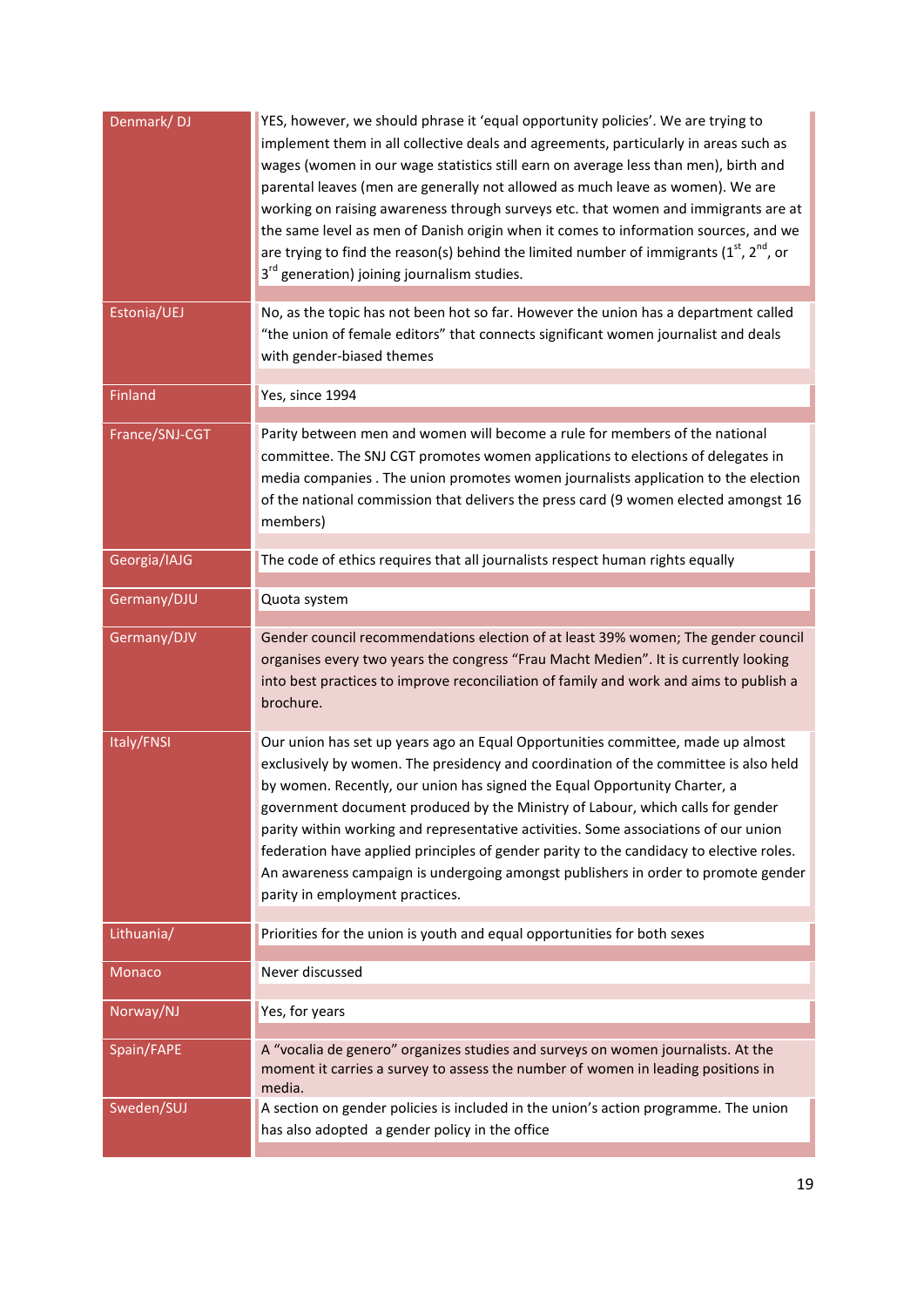UK and Ireland/NUJ Measures include: NUJ Code of conduct on non-discrimination on the basis of gender, policies on sex balance delegations, Equality council, unions' policies on equal pay, anti-sexual harassment, access to childcare, flexitime, domestic violence, campaign on lack of women in media and in editorial jobs, campaign against cyber-attacks on women writers

## Section 6: Women and youth journalists and the financial crisis

Most respondents found it difficult to assess the impact the crisis had on their women and youth members.

The majority did not see a direct effect of the crisis on women and youth and say that it has affected union members indistinctively of their sex with a series of dismissals, a weakening of the market particularly for freelancers, salary reductions, an increase of stress in the workplace, an increase of precarious contracts, a reduction in union membership and the fact that older journalists paid a higher tribute.

The SNJ-CGT in France pointed at youth accepting to work unpaid hours and accept dangerous coverage.

The NUJ mentioned some side effects of the crisis on women, namely the increase of violence, bullying and sacking of pregnant women and threatening of mothers working flexitime. The FNSI in Italy said that the few women which held responsibility positions in the media have been laid off through early retirement. Many of those with temporary contracts, especially women, have seen their relationships greatly diminished or cancelled altogether. In Spain, women and especially young women are reported to be those most affected by the crisis, especially due to the reduction of salaries, dismissals and precarity. FAPE links it to the fact that they are also becoming more and more numerous in news rooms. The Estonian union also mentions that job losses have affected women more than men. In Sweden, however, more men than women are reported to have left the union mainly because of retirement.

| Country/ union | How has the financial crisis affected women and youth journalists ?                                                                |
|----------------|------------------------------------------------------------------------------------------------------------------------------------|
| Austria/AJP    | ND.                                                                                                                                |
| Belarus/BAJ    | <b>Unknown</b>                                                                                                                     |
| Belgium/AVBB   | For the 1 <sup>st</sup> time since 1963, the number of professional journalists in Flanders seems<br>to stabilize or even decrease |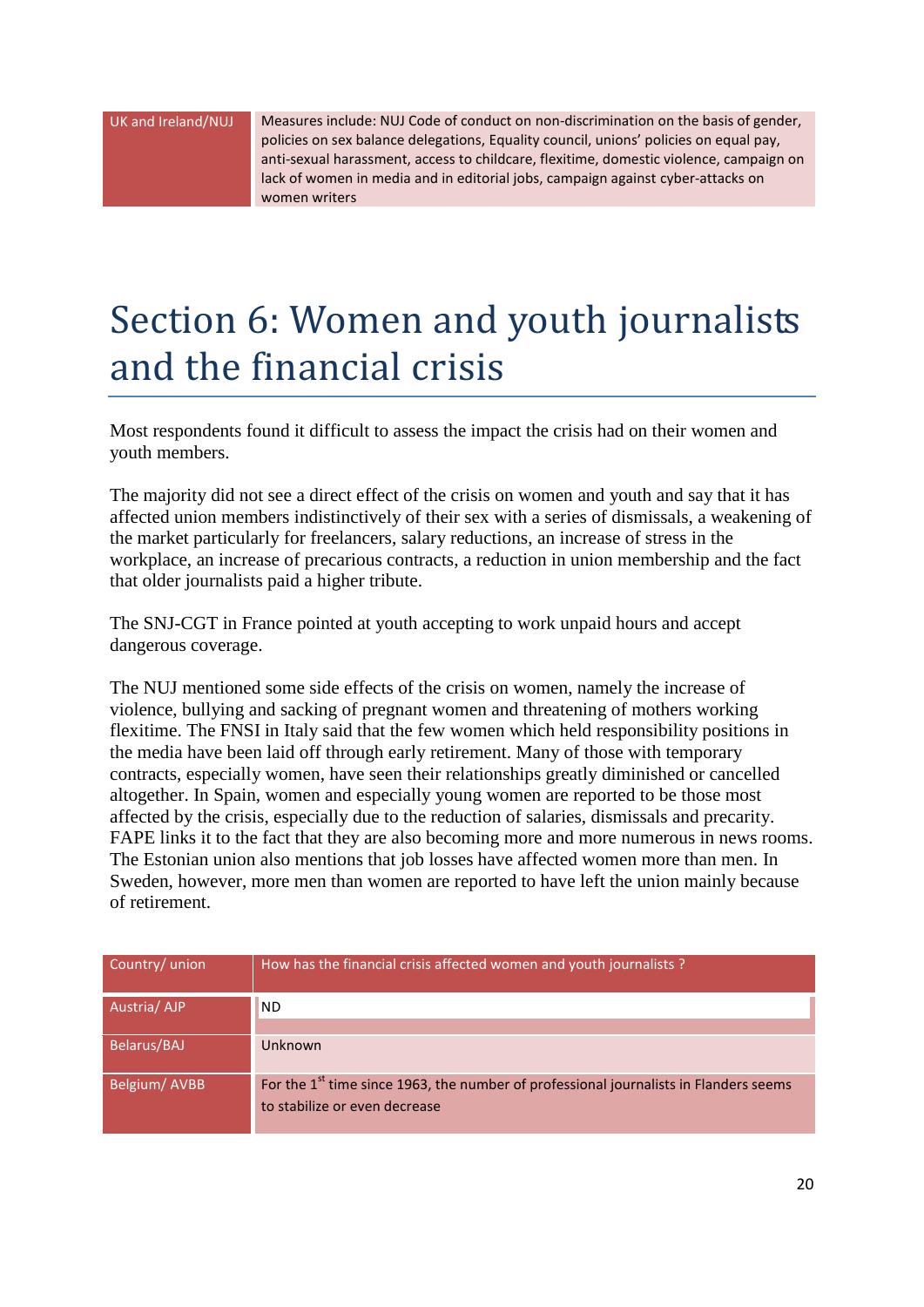| Belgium/AJP         | No precise figure but the old generation is more affected. Young journalists struggle to<br>find a job but those who have one keep it. They cost less than their older colleagues.<br>No specific data on women and the crisis                                                                                                                                                                                                                                                                                                                                                                                  |
|---------------------|-----------------------------------------------------------------------------------------------------------------------------------------------------------------------------------------------------------------------------------------------------------------------------------------------------------------------------------------------------------------------------------------------------------------------------------------------------------------------------------------------------------------------------------------------------------------------------------------------------------------|
| <b>Bulgaria/UBJ</b> | The number of freelancers is increasing as well as the number of jobless people                                                                                                                                                                                                                                                                                                                                                                                                                                                                                                                                 |
| Croatia/CJA         | No precise data but our opinion is that the crisis has affected equally every category of<br>journalists                                                                                                                                                                                                                                                                                                                                                                                                                                                                                                        |
| Cyprus/Basin-sen    | It affected all workers and their social rights. The reduction of advertisement in the<br>country has affected the media.                                                                                                                                                                                                                                                                                                                                                                                                                                                                                       |
| Denmark/DJ          | The Danish paper and broadcast media are all very much affected by the crisis. There<br>have been several rounds of dismissals of our members from the media houses during<br>the last four years. The result is a general immobilization in the market which has led<br>to youth unemployment on a larger scale than usual. In general, the unemployment<br>has increased, however, many new jobs have also been created, particularly in the<br>areas of communication. Our union membership is still rising month by month.<br>The market for freelance journalism and communication has weakened very much, |
|                     | the payment is going down and demands are growing.<br>We cannot supply any reliable information as to differences between male and female<br>members in these areas.                                                                                                                                                                                                                                                                                                                                                                                                                                            |
| Estonia/UEJ         | Job loss has impacted the union's membership and women have lost more jobs than<br>men. As the membership of the union is old the effects in the union are more obvious<br>in the older generation than the younger. The effect of the crisis can be seen in the<br>lack of young journalist belonging to a trade union                                                                                                                                                                                                                                                                                         |
| <b>Finland</b>      | Women and youth equally as badly as men                                                                                                                                                                                                                                                                                                                                                                                                                                                                                                                                                                         |
| France/SNJ-CGT      | Very negative impact on journalism, increase of precarious contracts, difficult working<br>conditions, stress and pressure have weakened the place of journalists in the<br>newsrooms. Women are more often confronted with precarious working contracts,<br>lower salaries despite their commitment to cover war and dangerous zones.<br>Journalists tend to isolate themselves due to competitive spirit. Youth tries to get their<br>job done by doing many unpaid hours and accept dangerous coverage. Media<br>concentration, the work on different media without knowing it.                              |
| Georgia/IAJG        | In general journalists are not well paid. Since the majority of journalists are women we<br>should consider that their social protection is not well enforced                                                                                                                                                                                                                                                                                                                                                                                                                                                   |
| Germany/DJU         | Pro quote movement for 30% women in leading media position                                                                                                                                                                                                                                                                                                                                                                                                                                                                                                                                                      |
| Germany/DJV         | <b>ND</b>                                                                                                                                                                                                                                                                                                                                                                                                                                                                                                                                                                                                       |
| Italy/FNSI          | Insufficient data to determine precisely the impact of the crisis on women and youth<br>membership. We do however fear a drop in free-lance unionization. In the media, on<br>the other hand, the impact has been radically different. The few women which held<br>responsibility positions have been laid off through early retirement. Many of those<br>with temporary contracts, especially women, have seen their relationships greatly<br>diminished or cancelled altogether.                                                                                                                              |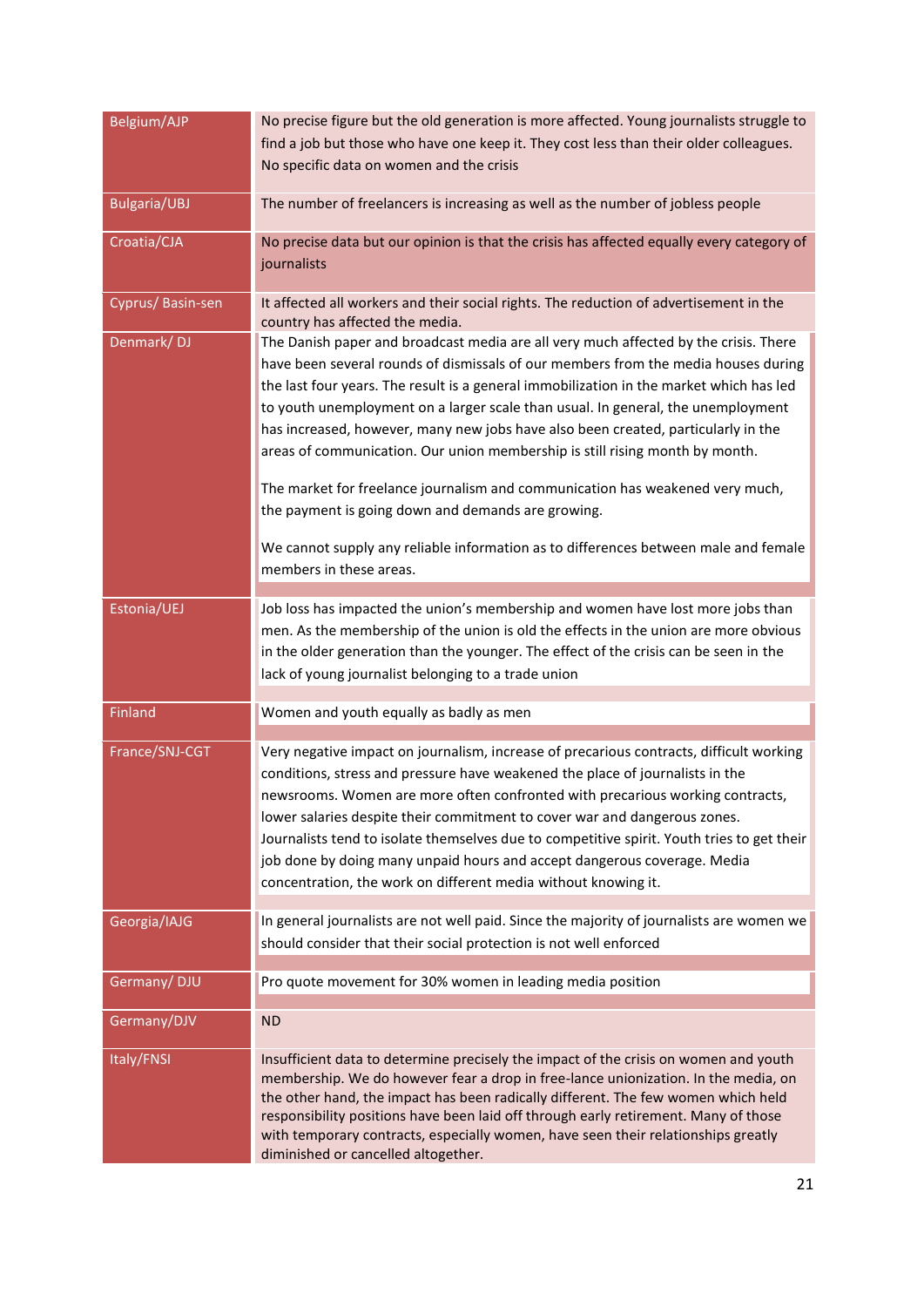| Lithuania/         | Redundancies lead to a decrease in union membership                                                                                                                                                                                                                                       |
|--------------------|-------------------------------------------------------------------------------------------------------------------------------------------------------------------------------------------------------------------------------------------------------------------------------------------|
| <b>Monaco</b>      | <b>ND</b>                                                                                                                                                                                                                                                                                 |
| Norway/NJ          | Not only women but all members                                                                                                                                                                                                                                                            |
| Spain/FAPE         | Women and especially young women are those most affected, especially due to the<br>reduction of salaries, dismissals and precarity. It is logical as there are becoming more<br>and more numerous in news rooms. This type of data will be included in a survey<br>carried at the moment. |
| Sweden/SUJ         | More men than women have left the union (although mainly because of retirement).<br>The number of women is still growing, although slowly. The number of students<br>members is also growing (56,4 are women)                                                                             |
| UK and Ireland/NUJ | Many women lost their jobs and thus, reduction of women membership, more<br>pregnant women are targeted for redundancy, those getting flexitime after maternity<br>leave are also more targeted, rise in sexual harassment and general bullying of<br>women                               |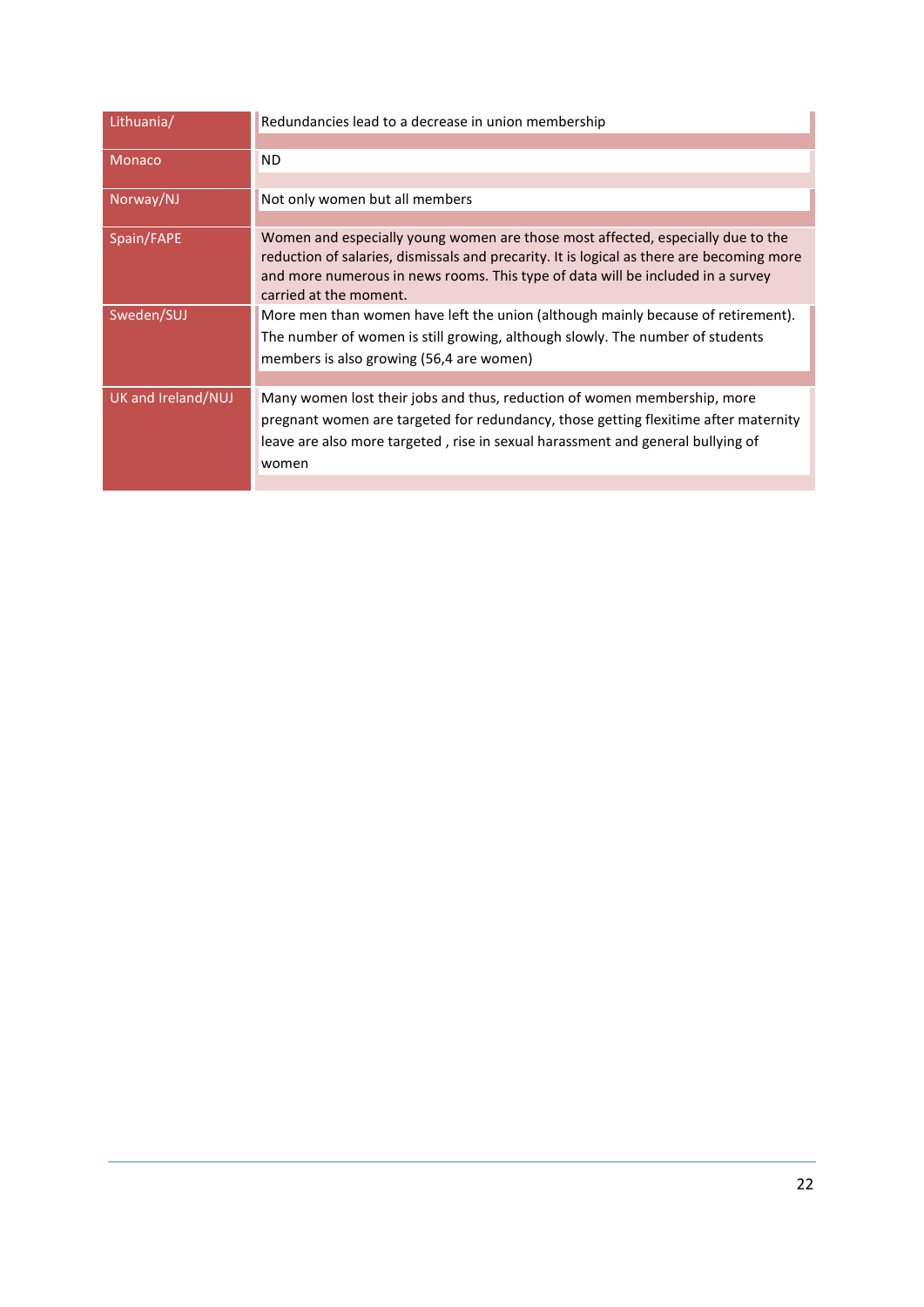# Conclusion

This report illustrates the extent to which women are making their way into journalists' union membership and leadership positions. There can be many reasons for this. The extensive feminisation of the newsroom is one, and the fact that many more unions have adopted a gender culture within their structures and policies is another.

However, the slight decrease observed since 2006 cannot be ignored. It also mirrors the decrease of union membership in most unions in Europe. While this is a worrying result it does not necessarily mean that the trend for improved representation has been reversed. It does however mean that unions must remain vigilant as the gender equality issue is far from won. Continuous efforts to monitor and report on the changing gender trends would be key to launch focused actions supporting women in union membership and their access to leading roles.

While youth continue to join the unions, their struggle to make it to leadership positions is striking in this report. Additional thought could be given to mechanisms to empower youth, both within journalists' unions and also at the EFJ and IFJ level. The lack of data in some unions on topics such as youth, freelancers/permanent members, union density, etc, is another lesson from this report. Additional thought could be given to gathering this type of data as a useful tool to measure changes within the unions and influence targeted policies and activities towards certain categories of membership.

It is not an understatement to say that the effect of the financial crisis on journalism is disastrous. The report highlights a number of burning issues including dismissals, precarious work, stress and even violence. The way unions respond to job losses will be the subject of another study. The European Federation of Journalists is preparing a report on this issue to be presented at its annual meeting on 13-15<sup>th</sup> May 2013. Job losses and union strategies will be described in detail in this document.

Finally, we would like to thank our affiliates for their involvement in this study. They have made great efforts to research data and contribute to these findings and we truly acknowledge that.